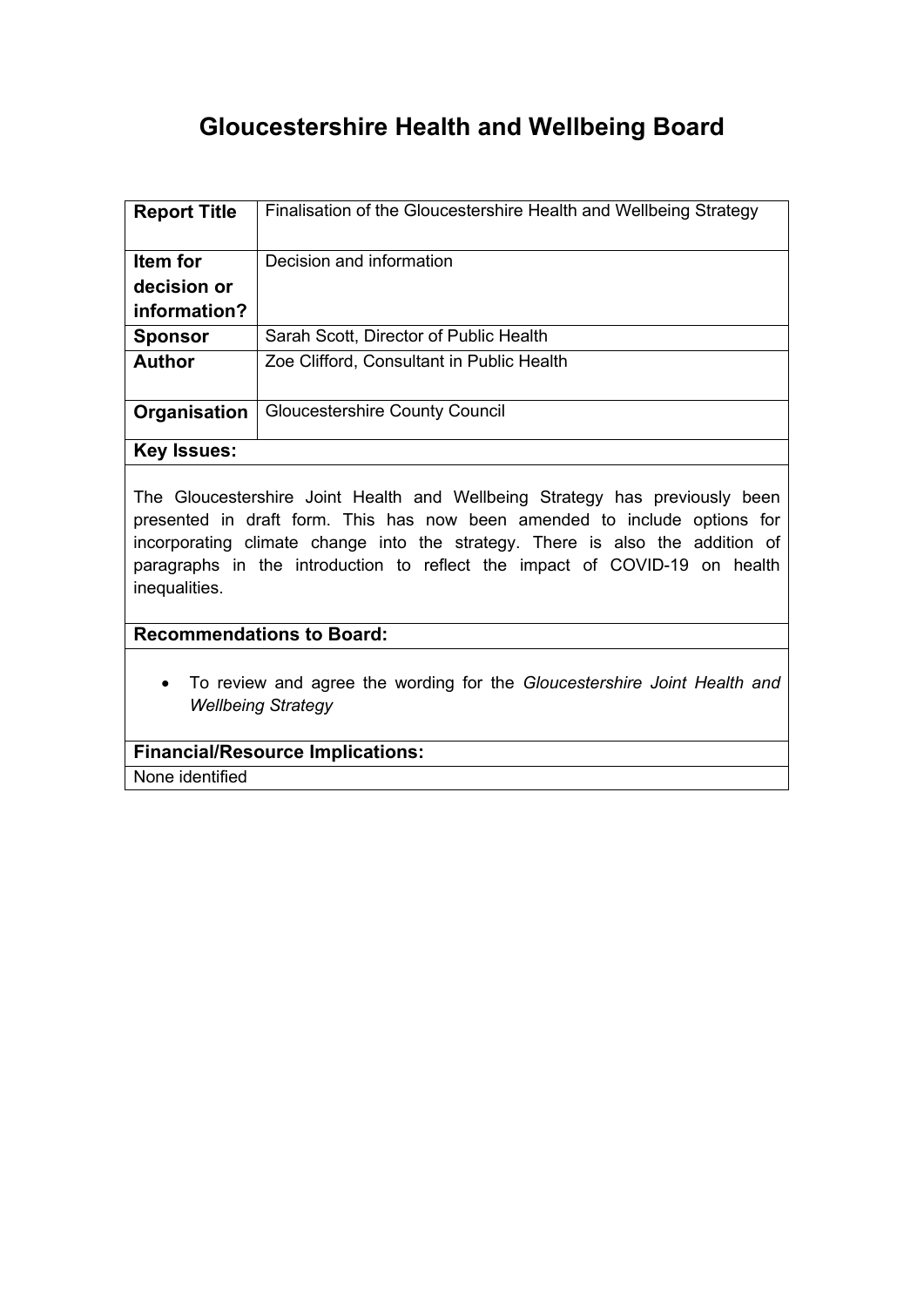# **Gloucestershire Joint Health and Wellbeing Strategy**

# **The Gloucestershire Way**

We know that connected and empowered communities are healthy communities. The assets within communities, such as the skills and knowledge, social networks and community organisations, are building blocks for good health.

As part of our commitment to improving health and wellbeing, we seek to develop our relationships and connections with communities and recognise local strengths. Often referred to as a 'strengths-based' or 'asset-based' approach, this requires a different way of thinking and different conversations. We have some excellent examples of where this already happens but we want to build on this.

The Gloucestershire Way will be to build a shared understanding and commitment to working in a strengths-based approach. This will be underpinned with a clear set of guiding values.

Through this shift in ways of working, we will build community strength and resilience with associated improvements in health and wellbeing.

# **Foreword**

Under the Health and Social Care Act 2012, Health and Wellbeing Boards have a statutory duty to develop a Joint Health and Wellbeing Strategy. It requires the Local Authority and Clinical Commissioning Group (CCG) to work together to understand the health and wellbeing needs of their local community, and agree joint priorities for addressing these needs to improve health and wellbeing outcomes and reduce inequalities.

Gloucestershire is generally a healthy county, but that does not mean we should be complacent and there is a great deal of variation across the county. We know that not everyone experiences good health and wellbeing, and this is influenced by a wide range of factors. Evidence suggest that as little as 10% of someone's health and wellbeing is linked to health care – it's our environment, jobs, food, transport, housing, education, and our friends, families and local communities that affect our health and wellbeing most.

This Joint Health and Wellbeing Strategy provides an excellent opportunity to focus on those areas where a collective, system wide approach can help to improve the health and wellbeing of the population of Gloucestershire.

We recognise the significant work that is going on across our districts and networks, and across the range of organisations that operate within them, to maintain and improve the health and wellbeing of our populations. We also acknowledge the considerable work that is being carried out in partnership across the county of Gloucestershire, with many strategies and programmes driving this work forward. We look to build on that work through the systems leadership of the Health and Wellbeing Board. More recently our system has come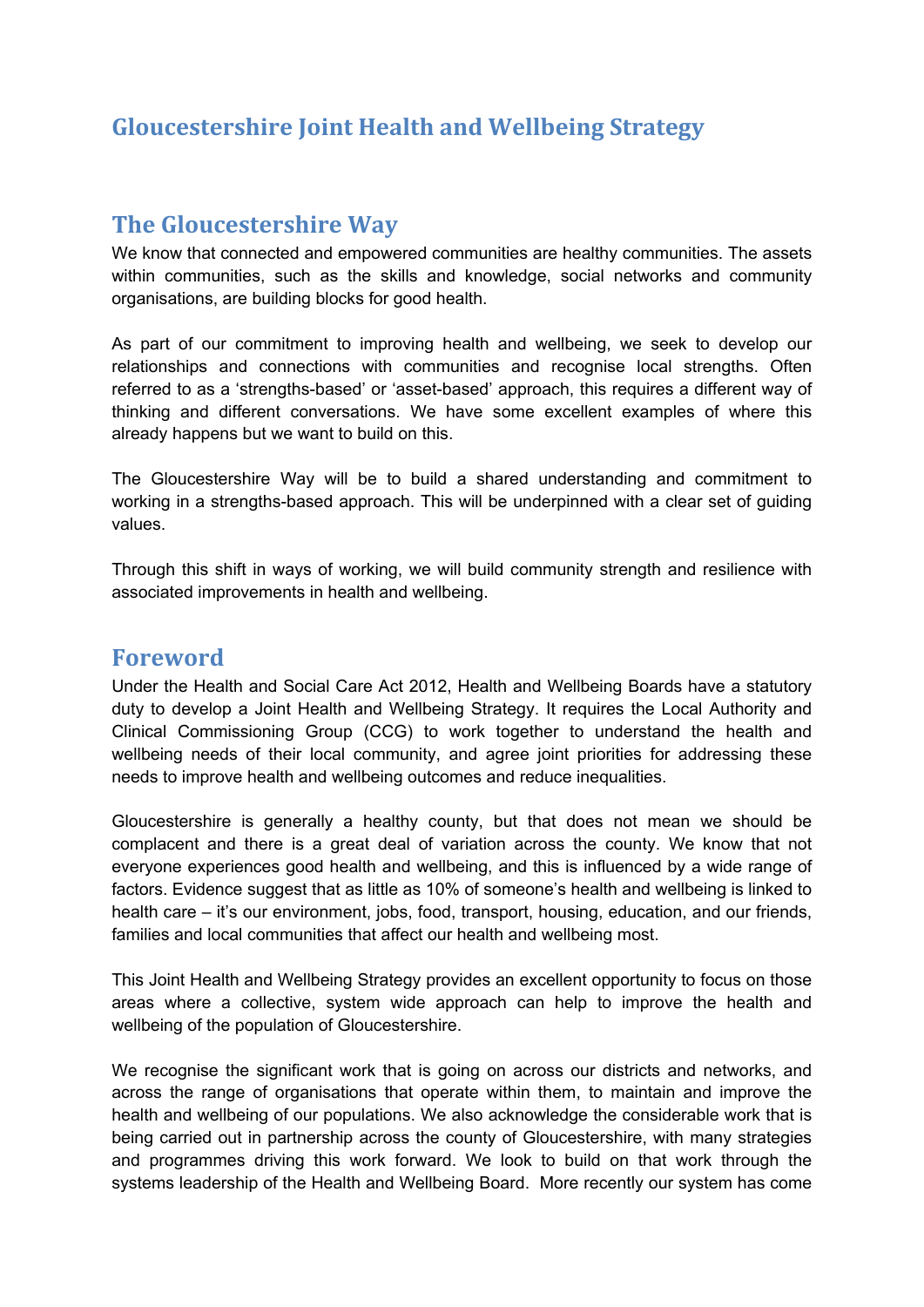together to support our population and each during the outbreak of and recovery from Covid-19. We know that Covid-19 has caused health inequalities to widen and impact negatively on our local population. Therefore the role of the Health and Wellbeing Board and this strategy is key in leading the system in identifying and addressing these inequalities.

The strategy is not about taking action on everything at once, but about setting priorities for joint action and making a real impact on people's lives. It provides a focus and vision from which to plan ahead for the next ten years.

Chair of Gloucestershire Health and Wellbeing Board

# **Introduction**

Our population in Gloucestershire was estimated to be around 637,070 in 2019, representing a rise of approximately 3,512 people since 2018. The health of people in the county is generally better than the England average. Gloucestershire is among the 20% least deprived local authorities in England. Life expectancy for both men and women is higher than the England average.

However, there are notable variations across the county, from rural communities to urban towns. Notably, good health and wellbeing is not evenly distributed across the county and pockets of deprivation do exist particularly in the main urban areas and in some of the market towns. Life expectancy is 8.4 years lower for men and 5.4 years lower for women in the most deprived areas of Gloucestershire than in the least deprived areas.

There was considerable variation in age structure at district level. The proportion of 0-19 year olds is highest in Gloucester and exceeds the national figure for this age group. The proportion of 20-64 year olds is highest in Cheltenham and Gloucester. The Cotswolds, Forest of Dean, Stroud and Tewkesbury all have a higher proportion of people aged 65 and over when compared with the national figure.

Children from poorer backgrounds are more at risk of poorer health outcomes. The level of child poverty is better than the England average with 14.4% of children aged under 16 years living in poverty.

With a large rural geography, transport is a vital factor in accessing services. 40,000 households in Gloucestershire do not own a car or van, making public transport essential to accessing public services. Gloucestershire's Accessibility Matrix shows that in 24 Lower Super Output Areas it is at least a 45 minute walk or public transport journey to a GP.

Housing is unaffordable for those on low incomes in the county with the ratio of house prices to wages being higher in each of the districts compared with the national average, except for Gloucester. Gloucestershire's first Joint Health and Wellbeing Strategy, *Fit for the Future*, was published in 2013. It focused on five objectives with a plan for each in the form of action cards.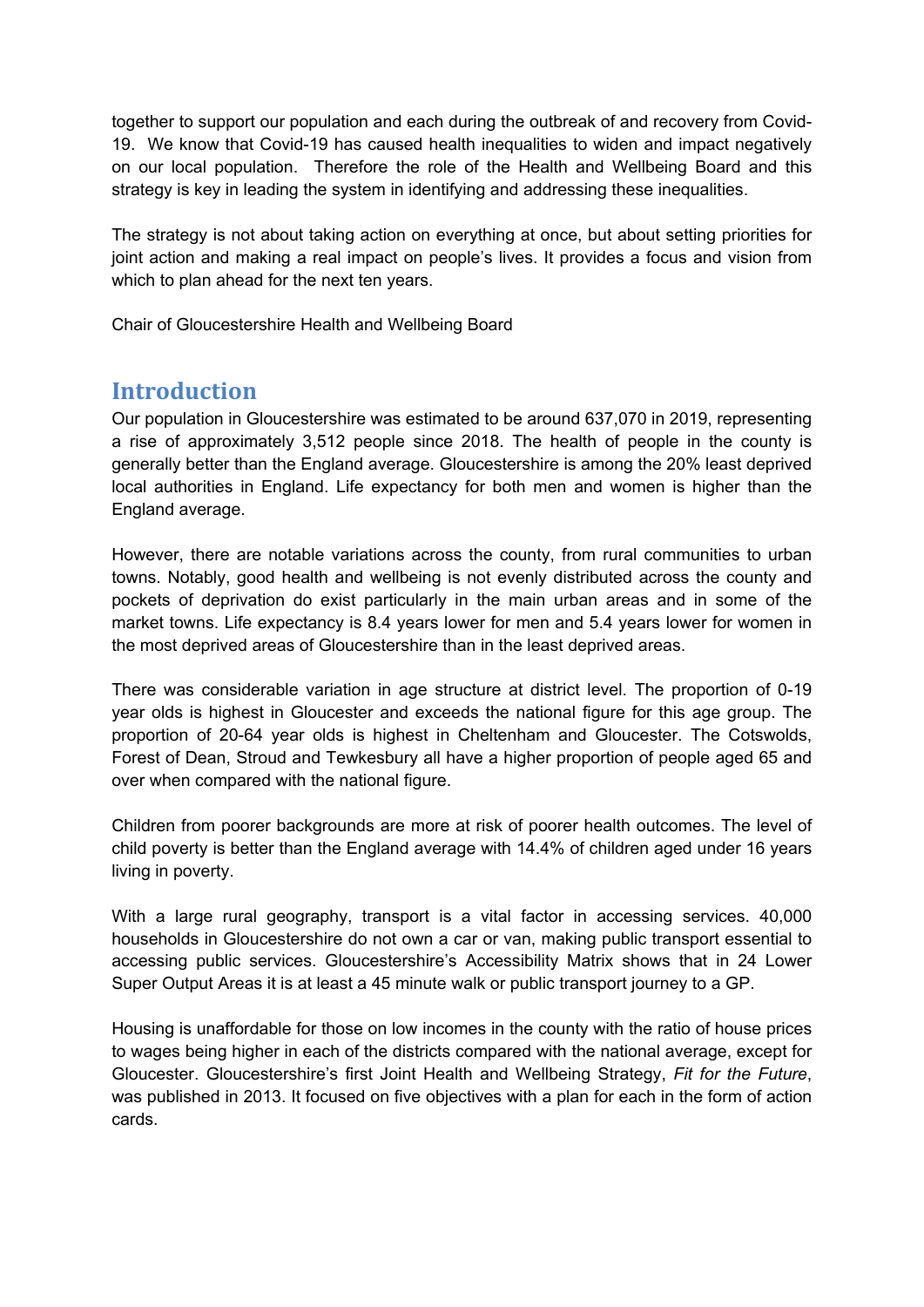The Health and Wellbeing Board has evolved considerably since then. It has undertaken a series of development sessions and formed new ways of working. This has been tested through two key areas; our work on self harm and on Adverse Childhood Experiences (ACEs).

The Local Government Association Prevention System Peer Challenge in February 2018 made nine key recommendations. Alongside the need to refresh the Joint Health and Wellbeing Strategy with greater community input, the recommendations also included the need to set out a fuller vision for health and wellbeing, define 'prevention' clearly, include the wider determinants of health, and make greater use of the voluntary and community sector to provide community insight. This strategy articulates the Health and Wellbeing Board's response to the Prevention System Peer Challenge and sets out a clear vision and priorities.

This strategy has clear links with the approach of the Safer Gloucestershire strategy. Safer Gloucestershire aims to ensure a coherent, strategic approach to the delivery of community safety activity in Gloucestershire. Together with this Joint Health and Wellbeing Strategy this provides a county wide framework for achieving the Vision 2050 ambition of a *'happy, healthy and safe'* Gloucestershire.

#### **Addressing health inequalities**

It is important to form a shared understanding about health inequalities across our system. Health inequalities are unfair and avoidable differences in health across the population, and between different groups within society. They do not occur randomly but are largely socially determined by factors beyond the individual's control. These conditions influence our opportunities for good health.

The COVID-19 pandemic brought health inequalities into sharp focus. Pandemics rarely affect all people in a uniform way and emerging national research indicates that the virus is having a disproportionate effect on people from BAME backgrounds and those living in deprived areas, exacerbating existing inequalities and creating new ones.

A PHE review into the disparities in the risk and outcomes from COVID-19 found that mortality rates from COVID-19 in the most deprived areas were more than double the least deprived areas, for both males and females. After accounting for the effect of sex, age, deprivation and region, people of Bangladeshi ethnicity had around twice the risk of death than people of White British ethnicity. People of Chinese, Indian, Pakistani, Other Asian, Caribbean and Other Black ethnicity had between 10% and 50% higher risk of death when compared to White British.

These analyses did not account for the effect of occupation, comorbidities or obesity which may explain some of the disparity. However, a higher prevalence of obesity, comorbidities, and higher-risk occupations among the most deprived and BAME populations is itself a health inequality issue.

The negative impacts of the lockdown and social distancing measures to control the spread of COVID-19 have been borne disproportionately by those already experiencing inequality. The social and economic impact of the virus and lockdown measures has exposed people on low incomes to greater risk of physical and mental ill-health.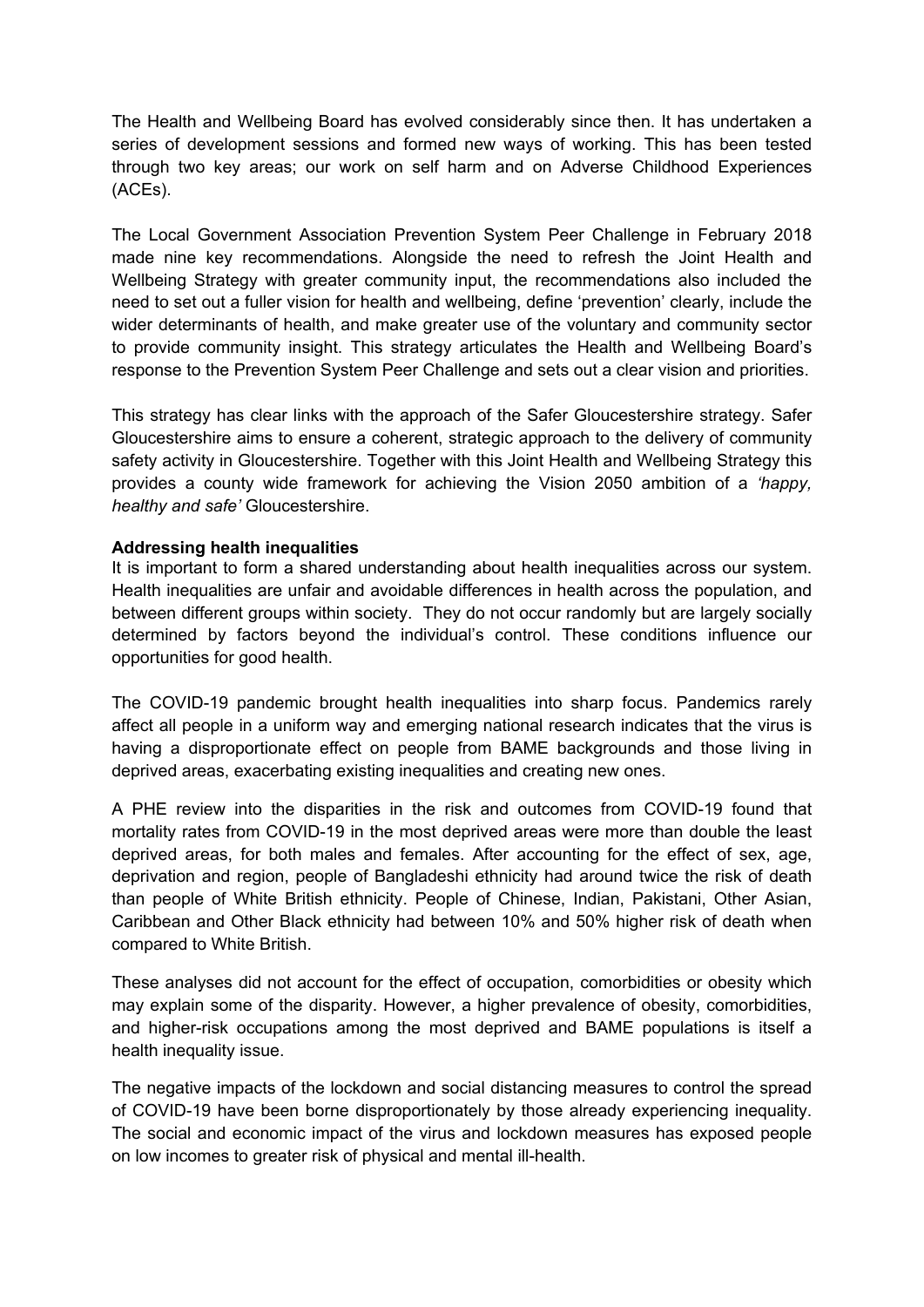It is clearer than ever that action is needed to improve the lives of those at risk of worse health outcomes in the immediate and long term. This means setting out system wide objectives and measures for improving the health and wellbeing of these groups and working with communities to narrow the health gap.

We know that the social and economic environment in which we are born, grow up, live, work and age, as well as the decisions we make for ourselves and our families collectively have a bigger impact on our health than healthcare alone. However, these conditions are not fixed, but are amenable to change through interventions which address:

- **risk and protective (lifestyle) factors** such as smoking, diet and physical activity,
- **addressing unwarranted variation** in access, experience and outcomes from treatment and care in conditions such as cancer, mental health, cardio-vascular disease (CVD), respiratory disease and diabetes,
- the **wider determinants** of health,
- the **gap in health access and outcomes** experienced between the least and most deprived populations, and other population groups such as inclusion health and protected characteristic groups most likely to experience health inequalities.

# **2. Systems leadership approach**

Health and wellbeing depend on a complex interplay of factors. There is no single intervention or single organisation that in isolation can guarantee good population health and wellbeing. Our systems to support health and wellbeing are complex, therefore we need an approach that recognises this complexity and seeks to influence across the whole system.

Crucially, it recognises the priorities and work of the other system 'players'. Working together enables the systems to move forward together rather than separately and create more impactful change.

# **Vision 2050**

The intention of Gloucestershire Vision 2050 is to set ideas that collectively can transform the county for tomorrow while embracing, retaining, and nurturing the values and assets that are the central strengths of Gloucestershire today. It sets out ambitions for achieving this. One of the ambitions is:

*"A healthy, happy and safe county."*

This Joint Health and Wellbeing Strategy provides a clear mechanism for being able to deliver the 'healthy, happy' element.

## **Integrated Care System and the NHS Long-Term Plan**

In 2016, NHS organisations and local councils came together to form 44 Sustainability and Transformation Partnerships (STPs) covering the whole of England, and set out their proposals to improve health and care for patients. Gloucestershire has evolved to form an Integrated Care System (ICS), a new type of even closer collaboration. In an Integrated Care System, NHS organisations, in partnership with local councils and others, take collective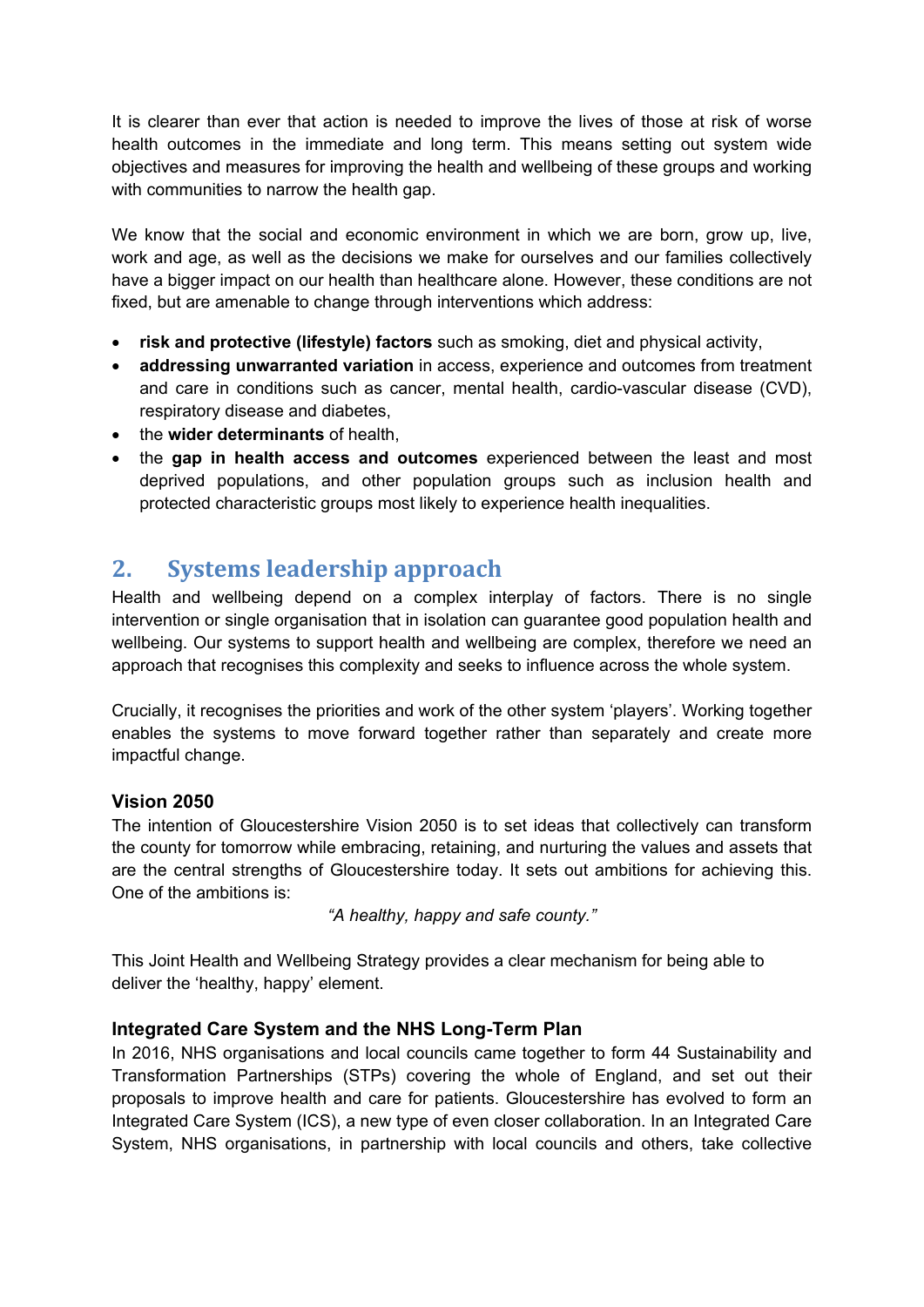responsibility for managing resources, delivering NHS standards, and improving the health of the population they serve.

The NHS Long-Term Plan sets out key ambitions for the NHS over the next 10 years. The plan signals a clear focus on prevention, recognising that the NHS can take important action to complement the role of local authorities and the contribution of government, communities, industry and individuals.

The plan includes the commitment to a renewed NHS prevention programme. The Integrated Care System will have a key role in helping to deliver this. The Prevention and Inequalities Framework (which is in response to the Long-Term Plan) and this strategy are closely linked.

# **3. Developing the Joint Health and Wellbeing Strategy**

This strategy has been developed through the Health and Wellbeing Board engaging with wider stakeholders, including our communities.

#### **Engaging communities**

Engaging with the public and listening to their views about health and wellbeing has been an essential part of developing the strategy. There have been four main stages to this.

#### *Stage 1: Understanding the landscape*

There has been a wealth of previous engagement and consultation about health and wellbeing with various populations within Gloucestershire. Findings from a wide range of these were assessed to help build an understanding about what people have already told us. Mental health, loneliness and social and community connections were key themes.

#### *Stage 2: Informing the priority setting*

Through workshops and structured interviews, we encouraged residents to consider their top three priorities in maintaining positive health and wellbeing. This helped to inform the priority setting process.

#### *Stage 3: Developing a better understanding of the priorities*

This was an opportunity to feed back to communities the priorities that had been chosen and start to understand some more detail about how they viewed these priorities. This gave us better insight into what people view are the strengths and opportunities around the priorities and some examples of positive practice.

#### *Stage 4: Have we got it right?*

This final stage involves more engagement to check that the strategy reflects what we have heard throughout the earlier stages.

#### **Priority setting process**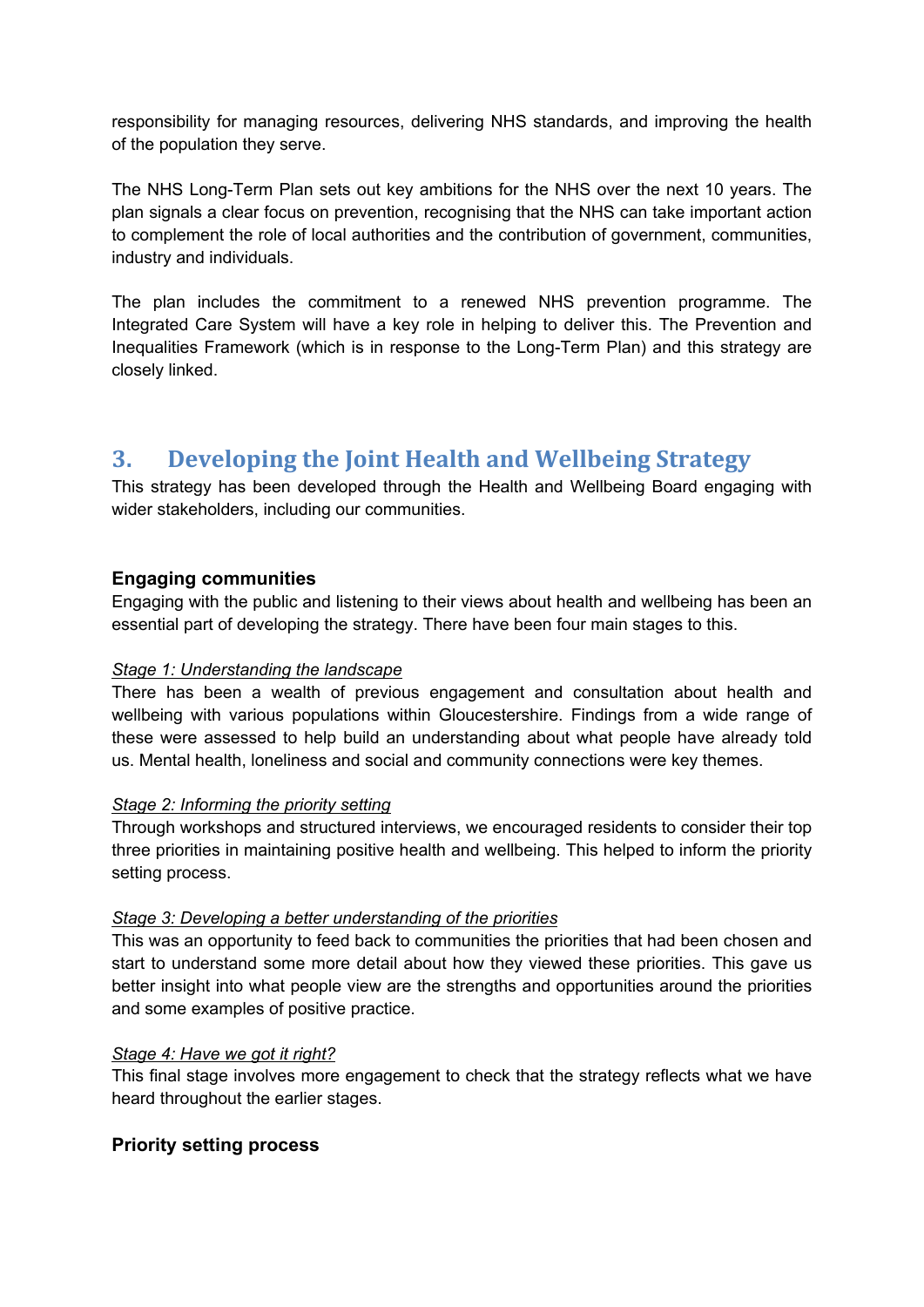The community and wider stakeholder engagement helped to form a list of eleven potential themes for the Health and Wellbeing Board to then prioritise. In addition to these, 'adverse childhood experiences (ACEs)' and 'early years' were added to the list since ACEs is an area in which the Board have recently taken a leadership role in and early years was a cross cutting theme running through many of the community engagement workshops. The Health and Wellbeing Board went through a process of prioritisation taking into account need, impact, effectiveness, inequalities and acceptability. As part of the 'acceptability' criteria, the community and other stakeholder feedback was taken into account as well as a consideration of where the Health and Wellbeing Board could add value. These acceptability considerations carried a heavy weighting in the priority setting process.

# **4. Our vision**

# *'Gloucestershire is a place where everyone can live well, be healthy and thrive'*

# **5. Our priorities**

We have seven Health and Wellbeing Board priorities.

- Physical activity
- Adverse childhood experiences (ACEs) and resilience
- Mental wellbeing
- Social isolation and loneliness
- Healthy lifestyles
- Best start in life
- Housing

Tackling social isolation and loneliness is a shared priority between the Health and Wellbeing Board and Safer Gloucestershire. Each of the seven priorities is at a different stage of development. It is important that the emphasis is maintained on where the Health and Wellbeing Board can truly add value.

The focus needs to be on what it is we can only tackle in partnership. It is important to recognise the need for local areas to be able to adopt bespoke approaches to how they approach the seven priorities.

The Health and Wellbeing Board will maintain a watching brief over the wider health and wellbeing agenda. In addition, it will develop a position statement on economic development, climate change, green infrastructure and transport to recognise the importance of these to health and wellbeing.

## **Climate change**

In May 2019, Parliament declared a climate emergency and government amended the Climate Change Act 2008 for the UK to be carbon neutral by 2050, with an interim target of a 57% reduction in carbon emissions by 2030. All Gloucestershire councils have now declared a climate emergency.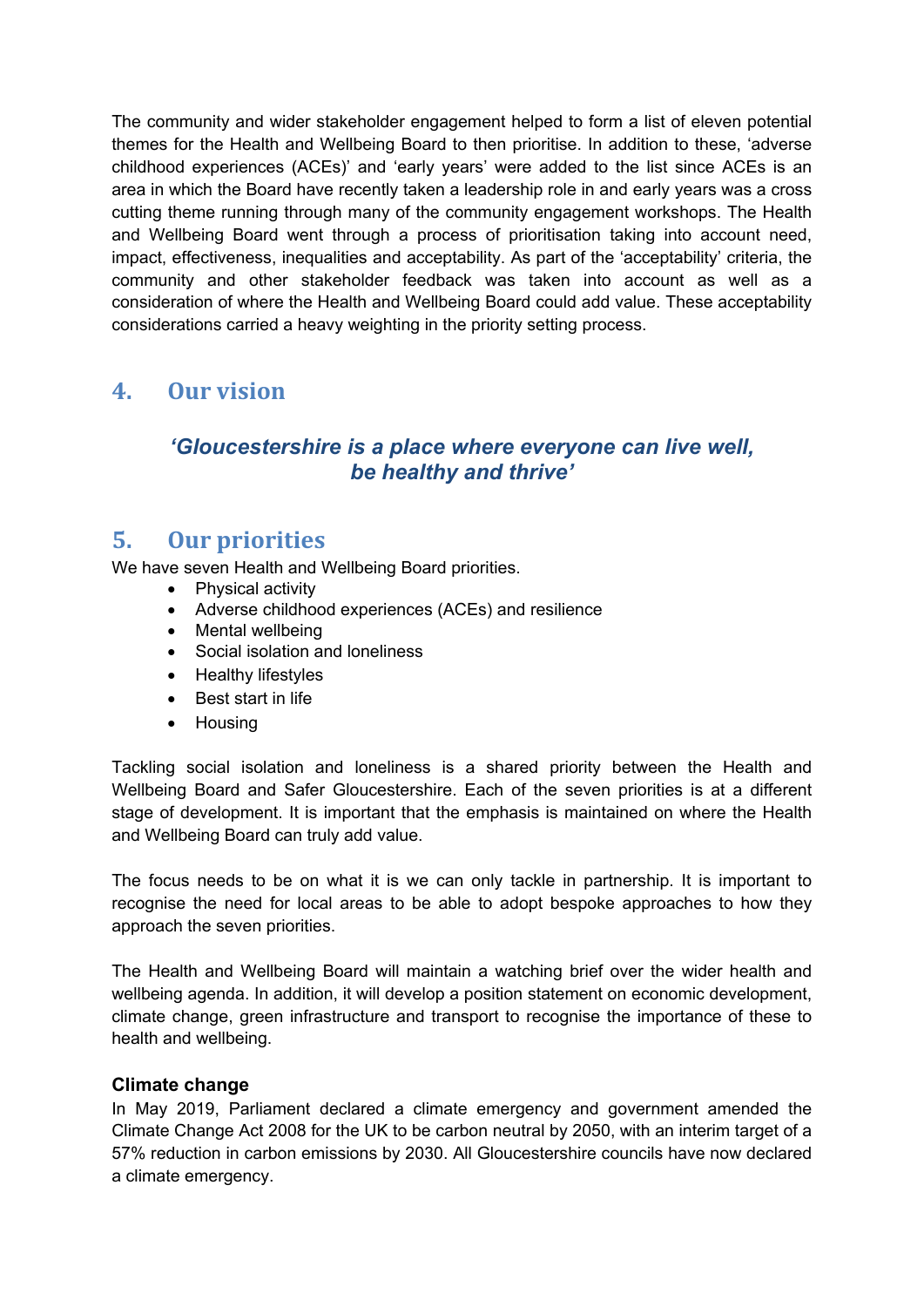We are now experiencing climate change at a rate that is completely unprecedented, and is likely to accelerate further. This is already impacting on human health, and will certainly have greater impact in the future through the following pathways:

1. through the direct effects of weather, in particular extreme weather events;

2. effects mediated by natural systems such as changing distribution of disease vectors;

3. Effects mediated by social systems such as malnutrition, violence or mass refugee flows.

Action on climate change is evident through local examples such as Carbon Neutral 2030, Gloucestershire County Council Climate Change Strategy, Gloucestershire Local Nature Partnership activity, Gloucestershire Sustainable Energy Strategy, Local Transport Plan and Gloucestershire Air Quality and Health Strategy.

The Health and Wellbeing Board will develop a position statement to recognise the links between climate change with health and wellbeing.

## **Transport**

40,000 households in Gloucestershire do not own a car or van, making public transport essential to accessing public services. Rural communities often have limited access to public transport.

The 2017 Community Survey linked transport and loneliness. Respondents who have a car as their main form of transport were the least likely key group to feel lonely. Consideration to this will be linked to the work on the social isolation and loneliness priority. The Health and Wellbeing Board will develop a position statement on transport and health identifying key systems levers.

## **Green infrastructure**

Green infrastructure is intrinsically linked with the seven Health and Wellbeing Board priorities especially those such as housing or physical activity. The priorities are focused on where the Health and Wellbeing Board can add the greatest value, acknowledging the excellent work already in place and being led across the county on many of the other determinants of health. Health and Wellbeing Board will form a position statement around green infrastructure to highlight links with the priorities and the commitment to the Gloucestershire Green Infrastructure Pledge

<https://www.gloucestershirenature.org.uk/green-infrastructure-pledge>

## **Economic development**

Economic prosperity (including educational attainment, employment and financial security) and its health benefits are well understood. Figures from the ONS covering July 2017 to June 2018 state that 8,700 people (2.6%) are unemployed in Gloucestershire. 62,000 (16.4%) are economically inactive, including students, retired, those looking after a home, and the temporary and long-term sick. One in five of the economically inactive would like a job.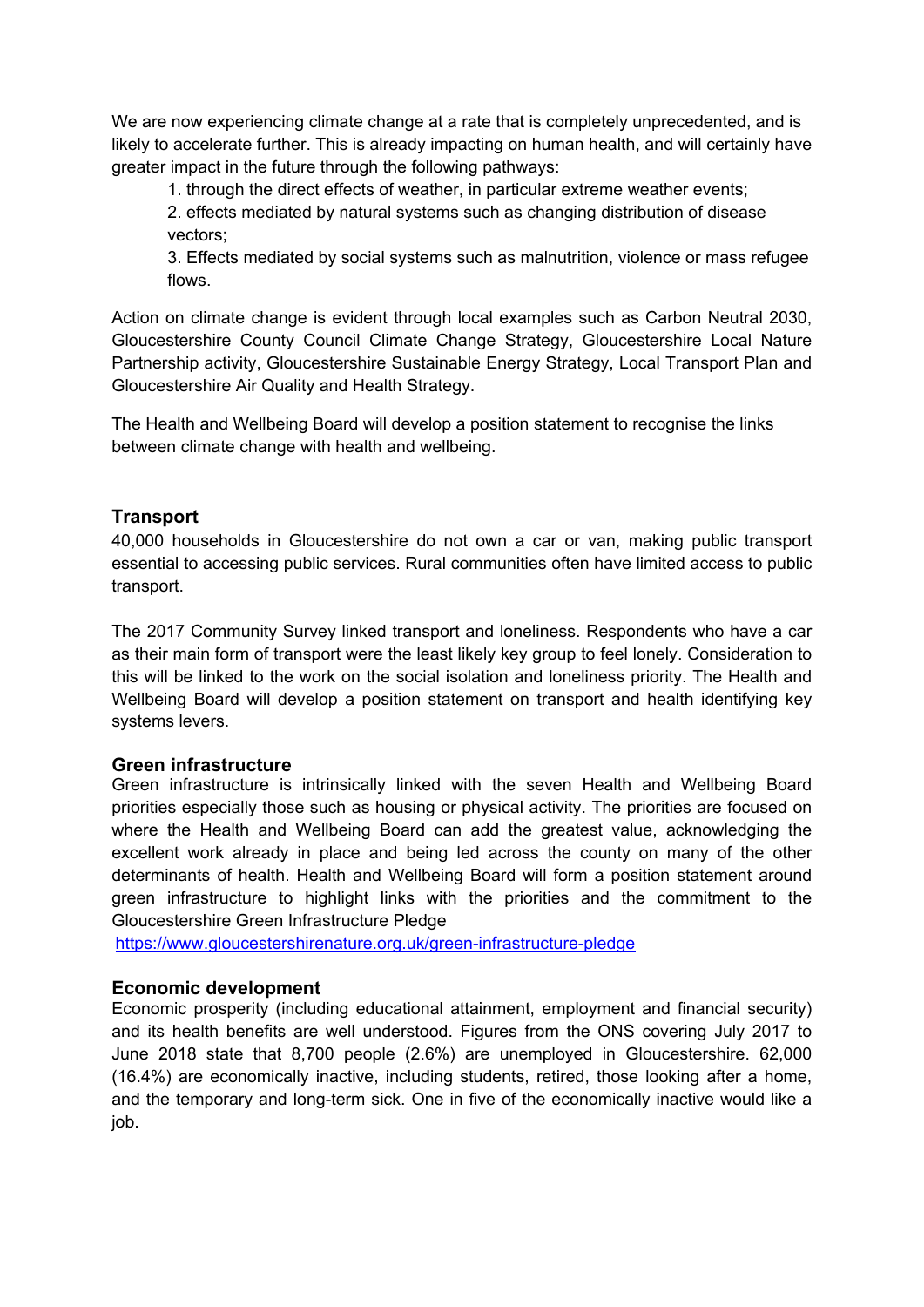There is the opportunity for the Health and Wellbeing Board to link with the development of the Local Industrial Strategy to identify key objectives that overlap with economic development and health. Again, the Health and Wellbeing Board will develop a position statement for this area.

# **6. Understanding the priorities**

# **Priority 1: Physical activity**

Increasing physical activity has the potential to improve the physical and also mental health and wellbeing of individuals, families, communities and the county as a whole. Physical inactivity is the fourth leading risk factor for global mortality accounting for 6% of deaths globally. In the general population of England, physical inactivity is higher in more deprived local areas and has large education and income gradients. People who have a physically active lifestyle have a 20-35% lower risk of cardiovascular disease, coronary heart disease and stroke compared to those who have a sedentary lifestyle. Regular physical activity is also associated with a reduced risk of diabetes, obesity, osteoporosis and colon/breast cancer, and with improved mental health.

#### **Where are we now?**

• People in the UK are around 20% less active now than in the 1960s. If current trends continue, we will be 35% less active by 2030.

• Nearly one in five adults in Gloucestershire are inactive (less than 30 minutes of activity a week).

#### **Where do we want to be?**

• The national recommendation is for adults to aim to take part in at least 150 minutes of moderate intensity physical activity each week, in bouts of 10 minutes or more.

• Moderate intensity physical activities, such as brisk walking or cycling, cause adults to get warmer and breathe harder and their hearts to beat faster, but they can still carry on a conversation.

• We want to get 30,000 inactive people in Gloucestershire active and to make being physically active the social norm.

## **How will we get there?**

• For every individual the specific opportunities and barriers to being more active will vary.

• A traditional delivery model with specific interventions to get people active is highly unlikely to have a lasting impact on behaviour on its own.

• Using a whole system, behaviour-change approach to get the least active people in the county moving.

• This will be delivered through We Can Move which is facilitated by Active Gloucestershire and has been developed through extensive research and consultation.

• A theory of change approach will be used.

• The approach recognises that many factors influence attitudes and behaviours. For example the personal (e.g. self-confidence, experience, the social norms within an individual's family, friends and close community), infrastructure including the built and natural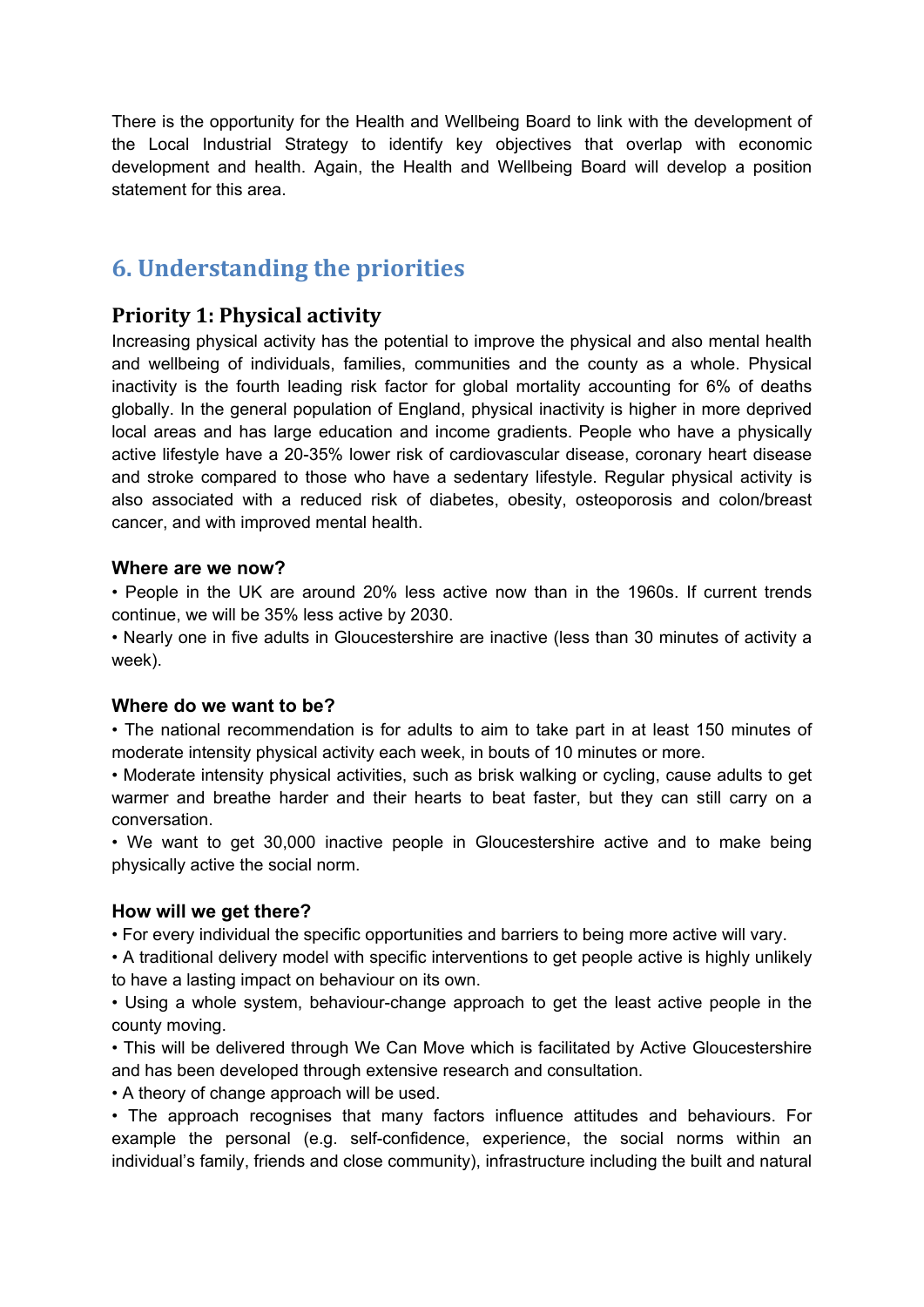environment (e.g. existence and maintenance of cycle lanes, sports facilities, clubs) and education (e.g. understanding of what's involved) - collectively a set of interlocking 'systems'.

#### **How will this be delivered and monitored?**

The We Can Move steering group provides the strategic direction, monitoring and evaluation for delivering this approach to improving physical activity and will report to the Health and Wellbeing Board.

#### **Spotlight on: How the system works together at a local level to deliver change in level of physical activity**

Under We Can Move, one of the campaigns is to prevent falls in older adults. The campaign focuses on behaviour intervention (strength and balance exercises). It first involved understanding the impact of current falls prevention interventions. Over 20 stakeholders and 100 older adults in the county were contacted as part of the research. The findings highlighted the lack of awareness of risk factors, difficulties accessing interventions and a need for simplified health style messages that were relatable.

The findings also amplified the need for a social movement due to the importance of peer to peer influence - a network of people who will spread guidance and motivate people to either start strength and balance exercises at home or join a class. We Can Move has embarked on a programme of recruiting this network through existing community groups, coffee mornings and lunch clubs, who will promote the exercises and distribute the material.

The marketing campaign was tested with a network of stakeholders including older adults in the community, professionals, as well as local governing bodies. The final version of the campaign will be promoted through We Can Move partnership with the Clinical Commissioning Group (CCG), Gloucestershire County Council, and community networks. It is anticipated to reach 175 groups locally and 30,000 people over the age of 65.

# **Priority 2: Adverse childhood experiences (ACEs) and resilience**

## **What are ACEs?**

ACEs are specified traumatic events occurring before the age of 18 years. High or frequent exposure to ACEs, without the support of a trusted adult can lead to toxic stress. There is a large body of evidence that shows the adversity we experience as children can affect us into adulthood.

Developing resilience through access to a trusted adult in childhood, supportive friends, positive attachments and being engaged in community activities has been shown to improve outcomes even in those who experience high levels of ACEs. This relies on active, thriving, and resilient communities.

#### **Where are we now?**

ACEs are prevalent across the population and recent studies have shown that nearly half of people in England experience at least one ACE, with around 9% experiencing four or more ACEs.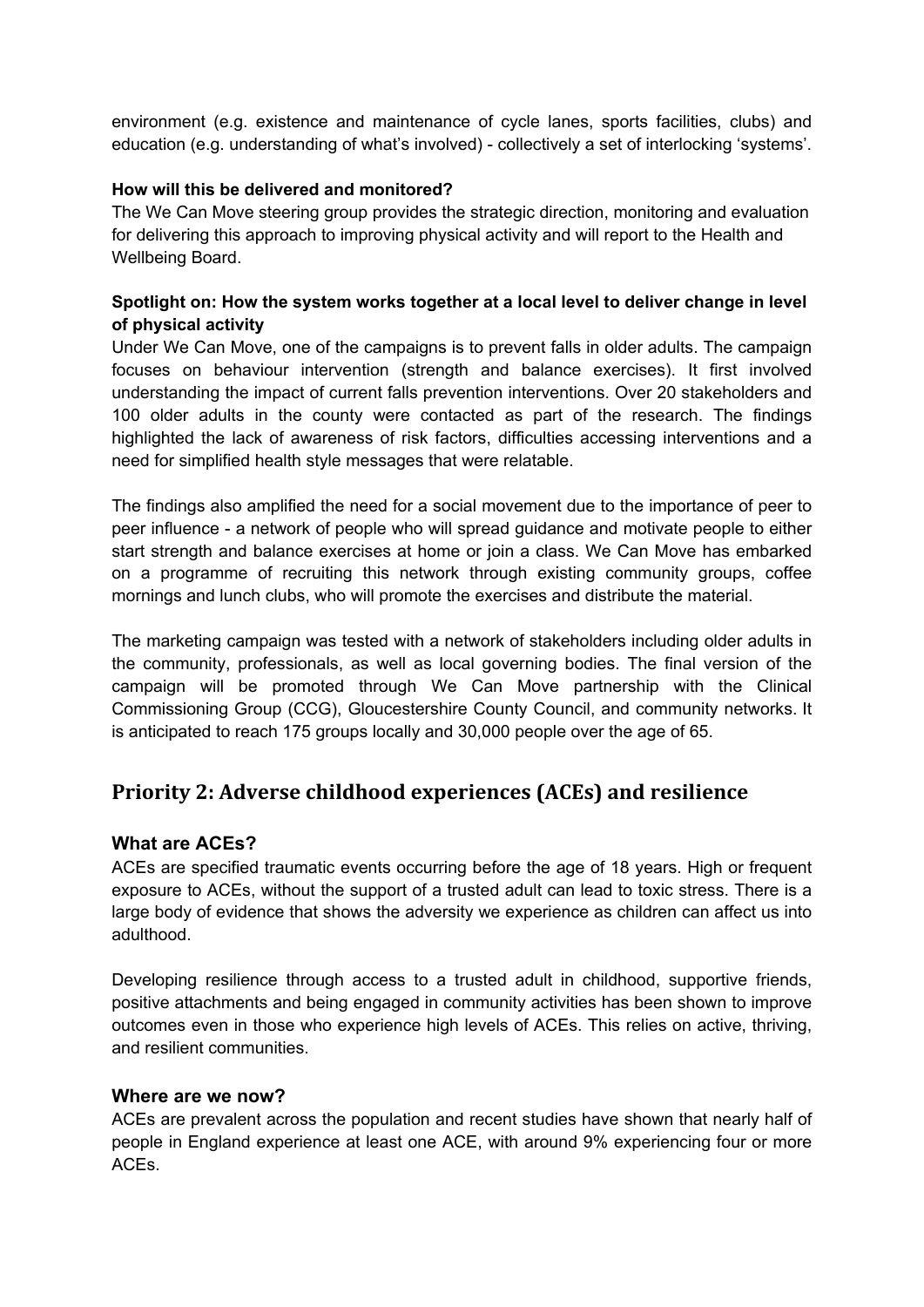#### **Where do we want to be?**

Our vision is a resilient Gloucestershire where communities and organisations are acting on ACEs. We want to build communities and organisations that are aware of, able to talk about and take action on ACEs and resilience. We will build a social movement that recognises the potential lifelong impacts of adversity in childhood and takes action to stop childhood harm.

## **How will we get there?**

We will deliver this through the Gloucestershire ACEs Strategy. The concept of 'viral change' has been used to establish a network of ACEs Ambassadors, effectively mobilising people across the county to implement the ACEs Strategy.

Our strategic objectives are to:

- Raise awareness and understanding of ACEs and resilience with communities and organisations through the delivery of a co-ordinated local campaign.
- Implement training to equip communities and organisations to respond appropriately to ACEs.
- Continue our partnership work with communities and organisations to build resilience through encouraging trusted relationships and developing core life skills.
- Develop relevant resources and information for people identified with ACEs who need signposting to further sources of support.
- Increase our understanding of the distribution of ACEs across Gloucestershire.
- Incorporate ACEs informed approaches into relevant organisational policies, strategies and contracts.
- Evaluate interventions and share good practice and positive outcomes from ACEs work across Gloucestershire, the South West and beyond.

#### **How will this be delivered and monitored?**

Gloucestershire ACEs Panel leads on the ACEs Strategy and reports to the Health and Wellbeing Board. Further information is available at [www.actionaces.org](http://www.actionaces.org/)

The ACEs Strategy explicitly acknowledges the vital role of communities in taking action on ACEs and building resilience; agencies cannot do this work alone. Two community pilots are being developed in Gloucester and Cheltenham. These pilots will provide valuable information through testing out different approaches to building resilient communities acting on ACEs. Early results are encouraging, with a high level engagement from extended families and increased trust and relationship building.

For example, one parent was having escalating problems with their personal situation and that of their children, as well as problems maintaining their property. Via personal support, trust has been established and the parent is now engaged in community activities. They have grown massively in confidence and self-esteem, regularly attend family support sessions and have started volunteering.

# **Priority 3: Mental wellbeing**

Mental health and wellbeing are affected by individual factors, by population characteristics and by socio-economic circumstances. There is evidence to show that poor mental health is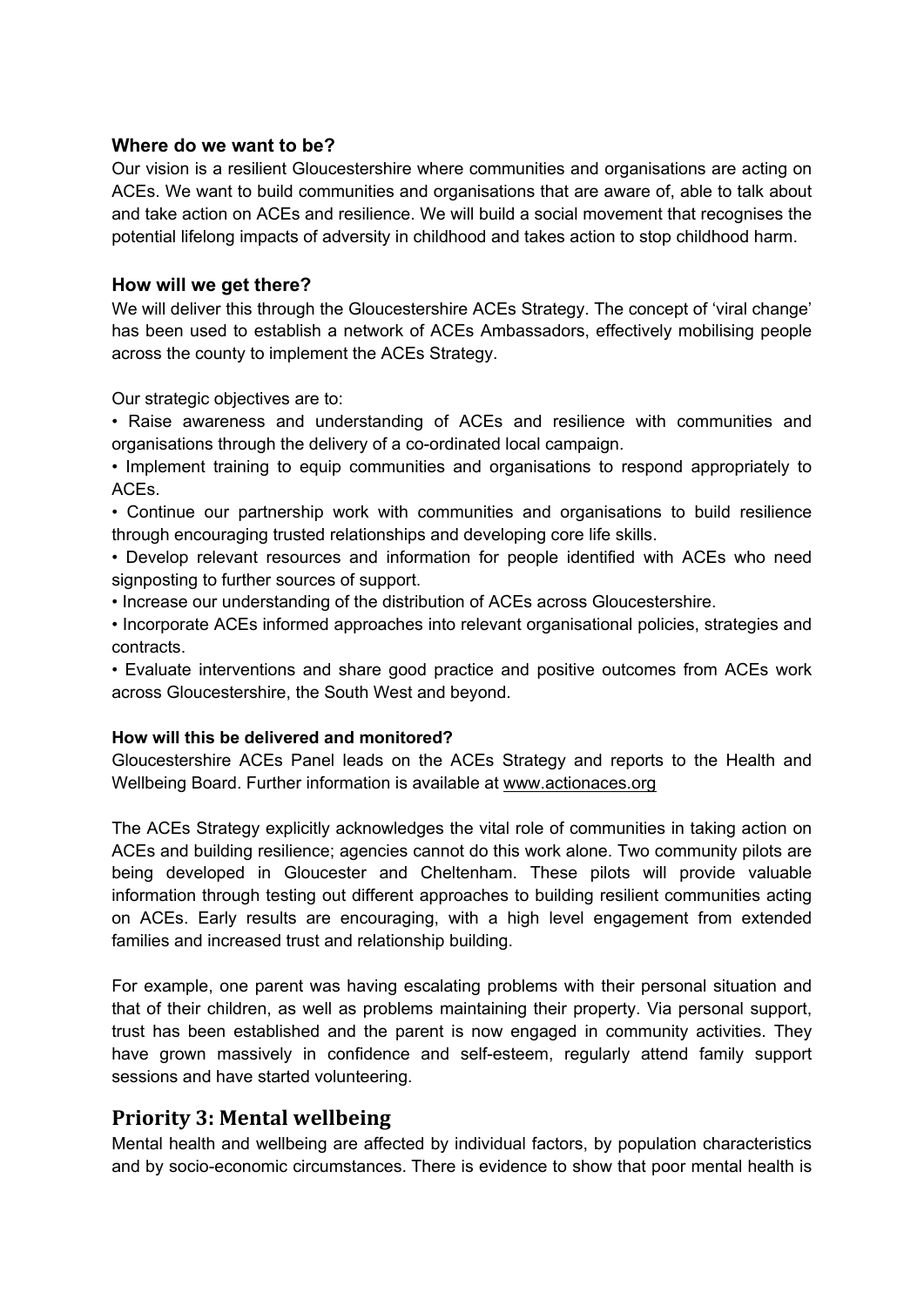both a cause and a consequence of social, economic and environmental inequalities. Mental health problems are more common in areas of deprivation and poor mental health is consistently associated with unemployment, less education and low income or material standard of living, in addition to poor physical health. Most of these risk factors not only contribute to poor mental health but are also often the outcomes of poor mental health, i.e. social isolation can contribute to poor mental health but equally poor mental health can contribute to social isolation.

A focus on mental wellbeing is a vital component of the work our whole system does to improve the health, wellbeing and quality of life of our population.

#### **Where are we now?**

• Anyone can be affected by poor mental health at any point in their lives.

• One in four adults experience at least one diagnosable mental health problem in any given year.

• The national mental wellbeing survey measures people's outlook on life satisfaction, feeling worthwhile, happy and anxious. For Gloucestershire, approximately one in five people have high self-reported anxiety scores.

• There are already some good examples of practice in Gloucestershire such as the mental health trailblazer working to integrate mental health support teams into schools and offer earlier intervention for CYP when worries arise.

#### **Where do we want to be?**

The ambition is for every resident of Gloucestershire to enjoy the best possible mental health and wellbeing throughout the course of their life.

## **How will we get there?**

We will promote mental wellbeing and prevent mental illness across the lifetime through:

- Promoting good mental health and wellbeing from the earliest age.
- Gloucestershire Wellbeing (GloW) and the Gloucestershire commitment to promoting mental wellbeing through organisations and employers.
- Helping people build the Five Ways to Wellbeing into their everyday lives.
- Preventing suicide and self-harm.
- Creating and sustaining the conditions for good mental wellbeing.

## **How will this be delivered and monitored?**

The Gloucestershire Mental Health and Wellbeing Partnership Board will continue to lead and co-ordinate the delivery of this priority.

## **Spotlight on: GloW and the Gloucestershire Commitment**

Led by the Gloucestershire Health and Wellbeing Board, GloW has been launched as a commitment to taking positive action to improve mental wellbeing for everyone in Gloucestershire.

The aim of the campaign is to increase focus on the contributing factors to mental wellbeing and help organisations and communities recognise where they can make improvements that have a positive impact on our day-to-day wellbeing. By looking to make a difference to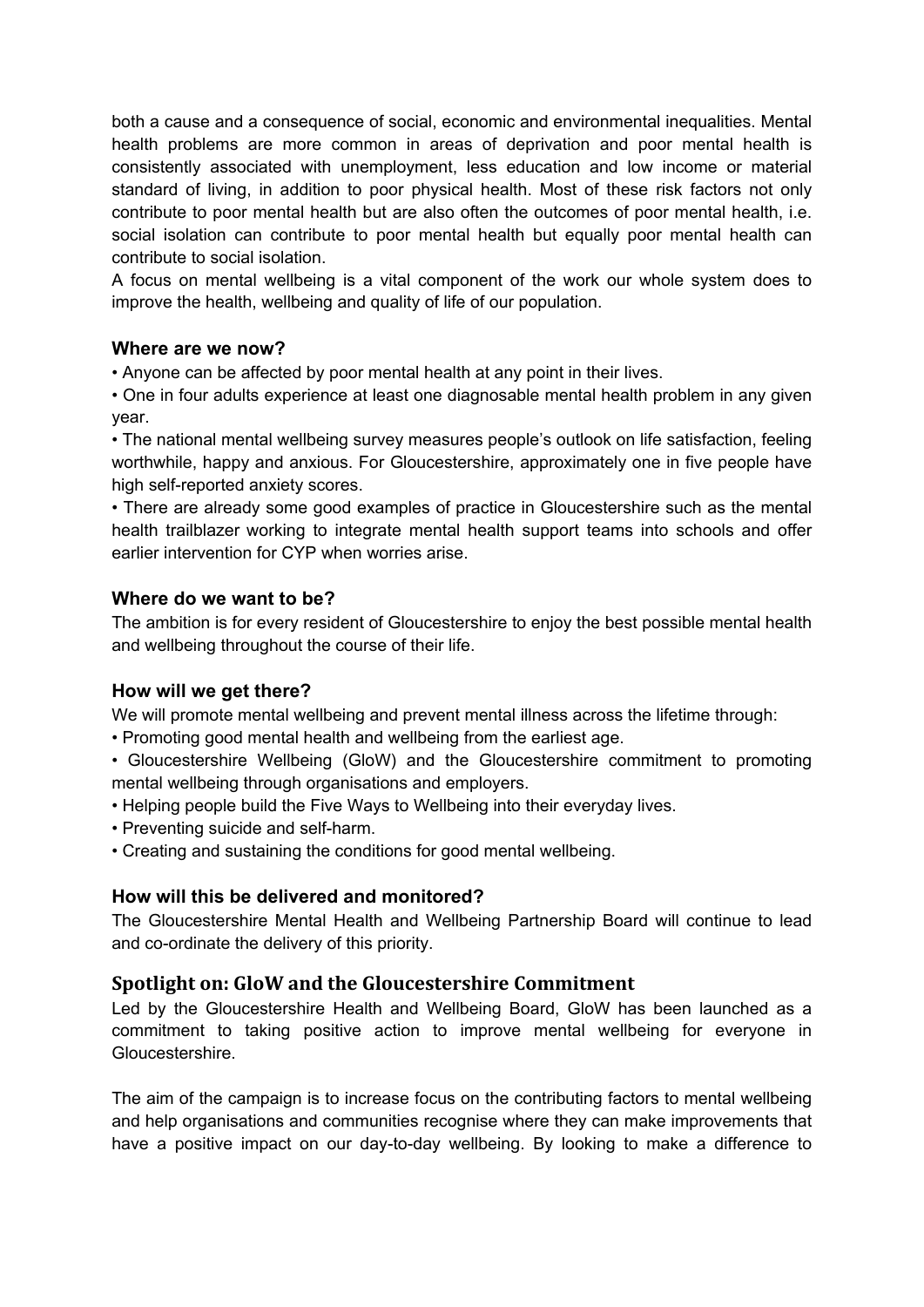these, we are able to improve the mental wellbeing of Gloucestershire residents, and prevent mental illness in the future.

When we focus on the factors that affect our wellbeing day-to-day, we are in a better position to keep ourselves well and less likely to hit crisis point. At the heart of GloW is the Gloucestershire Commitment, signed by organisations in the public, private and voluntary sectors who want to pledge to be a part of the movement.

This is based on the national Prevention Concordat for Better Mental Health, led by Public Health England – [www.gov.uk/government/collections/prevention-concordat-for-better](http://www.gov.uk/government/collections/prevention-concordat-for-better-mentalhealth)[mentalhealth](http://www.gov.uk/government/collections/prevention-concordat-for-better-mentalhealth)

The wide range of partners who have already signed the Gloucestershire Commitment can be seen at [www.gloucestershire.gov.uk/glow.](http://www.gloucestershire.gov.uk/glow)

# **Priority 4: Social isolation and loneliness**

Loneliness and isolation are not the same thing. Social isolation is defined as 'an objective state determined by the quantity of social relationships and contacts between individuals, across groups and communities'. Meanwhile loneliness is defined as 'a subjective state based on a person's emotional perception of the number and/or quality of social connections they need compared to what is currently being experienced'. Therefore, it is possible for an individual to be socially isolated without feeling lonely, or conversely feel lonely without being socially isolated.

There is a growing body of research that identifies and quantifies the impact of social isolation and loneliness on individuals and the wider economy. There is clear evidence that social isolation and loneliness are associated with negative health outcomes, which in turn places increased stress on local health and social care services.

## **Where are we now?**

.

• One in two adult social care users in Gloucestershire have as much social contact as they would like.

• Only one in four (28.5%) of adult carers in Gloucestershire have as much social contact as they would like.

• The Community Wellbeing Survey carried out in July 2017 reported '38% of all respondents feel lonely at times, and loneliness is highest in those with a mental health issue, a long term illness and/or a learning disability. Those with a car as their main form of transport considered themselves less lonely'. However, this was based on a small sample of 606 respondents.

 The links to transport in our rural communities can be a contributing factor to social isolation.

## **Where do we want to be?**

The ambition is to reduce social isolation and loneliness, and enable local people to take an active role in building and nurturing strong social networks and vibrant communities.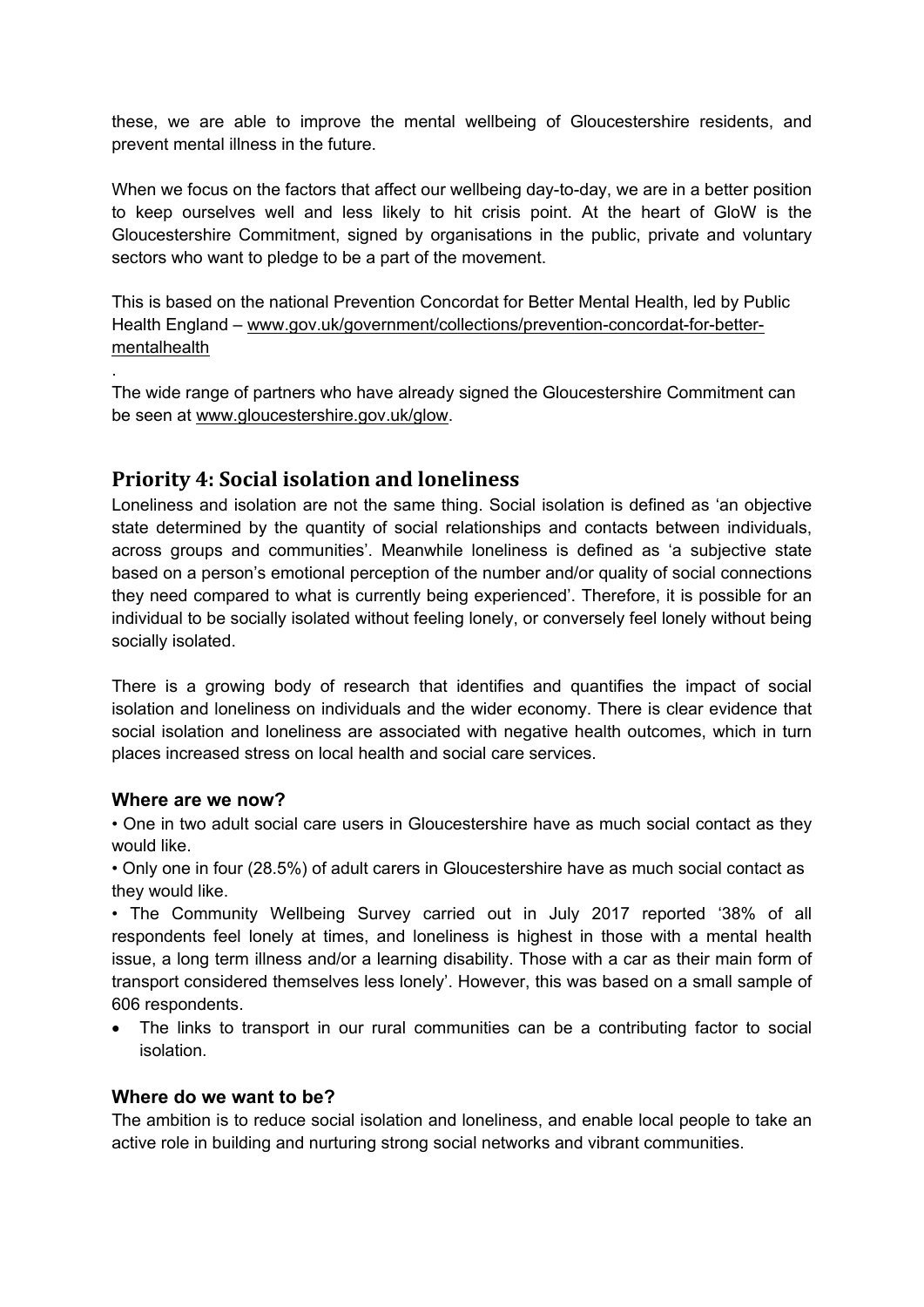## **How will we get there?**

This is a priority that requires a fuller understanding of where the focus is needed. The Health and Wellbeing Board requested a deep dive into this priority, which helped to identify actions.

The Enabling Active Communities Group undertook the deep dive with a number of structured interviews with a wide cross section of individuals, community groups, voluntary and statutory organisations across the county. Based on the feedback received to date, the approach to tackling social isolation and loneliness can be grouped into the following areas of focus:

- Create face-to-face opportunities for people to network, including intergenerational opportunities.
- Recognise and optimise the importance of friends, family and partners.
- Support/empower vulnerable people to join social groups, initially through one to one support.
- Encouraging people to make the time to get to know their neighbours through the creation of community events and welcome packs for new people moving into the area.
- Make more use of the resources around us, i.e. spaces and benches.
- Active design for new housing developments.
- Well designed places and high-quality green spaces where communities can gather can help tackle social isolation and draw people together.
- Creating the conditions for and supporting individuals and communities to solve problems and do more for themselves.
- Adopt an strengths based approach in all we do. How will this be delivered and monitored?
- This is a shared priority between the Health and Wellbeing Board, Safer Gloucestershire and Enabling Active Communities. This is a good example of where districts will work in different ways; but will be able to measure and feedback on activity, outputs and outcomes.

# **Spotlight on: Wye Valley Area of Outstanding Natural Beauty (AONB) MindSCAPE Project**

MindSCAPE was a Wye Valley AONB project, funded by the Big Lottery Fund and delivered by Artspace Cinderford in partnership with the Forest of Dean District Council and Forestry Commission. The project was aimed at improving the mental and physical health of people diagnosed with early onset dementia and their carers. It aimed to reduce social isolation and help them to reconnect with the natural environment.

Fortnightly sessions included activities to engage participants with the outdoors and the natural environment. Training for professionals and family carers was also delivered, enabling people to feel confident carrying out MindSCAPE type activities independently in their own setting. The project contributed towards the Forest of Dean becoming a 'dementia friendly' community and has, in partnership with the Forest of Dean District Council and the Gloucestershire County Council Dementia Education Team, trained a team of voluntary 'dementia champions'.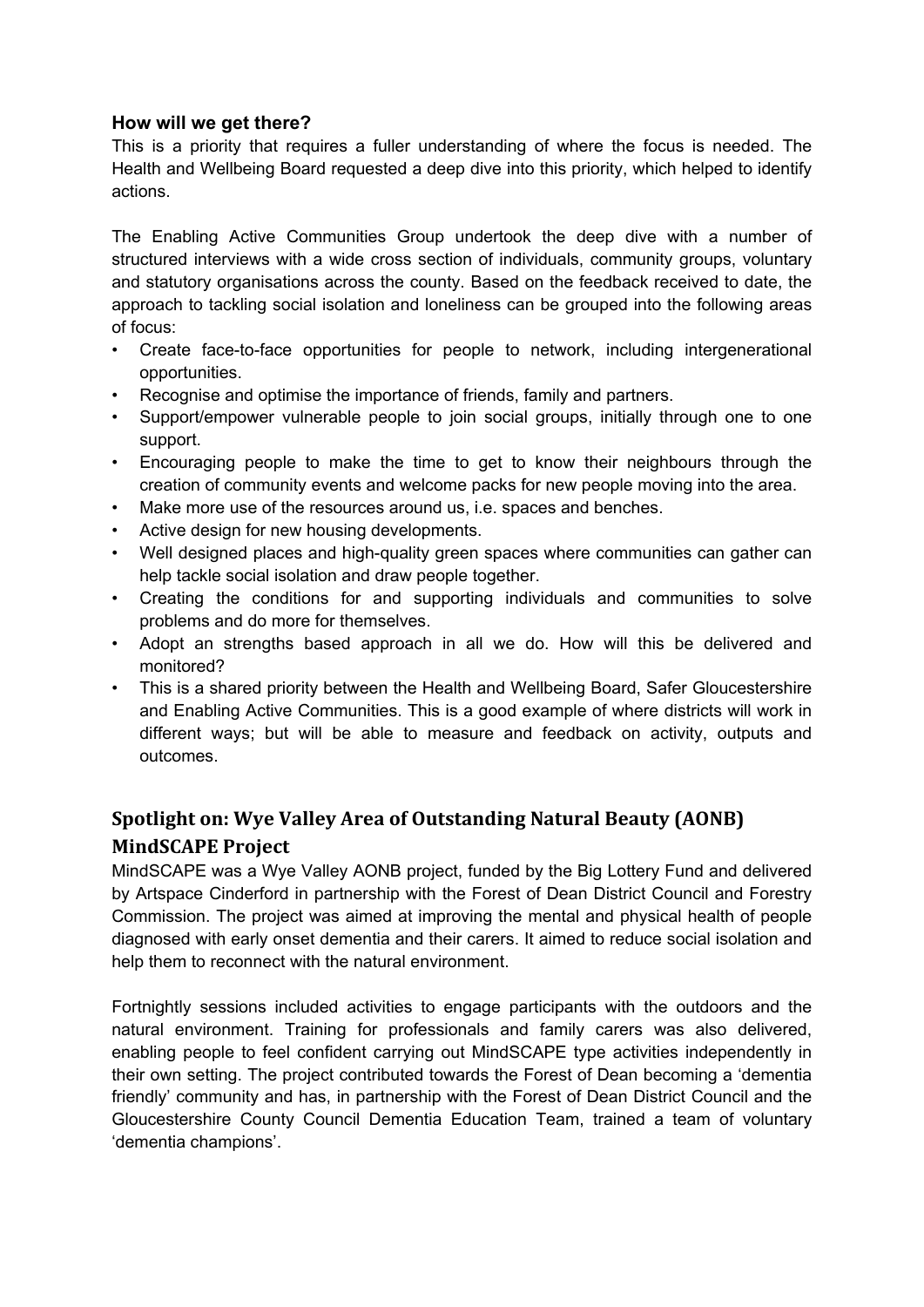Over four years there were 96 sessions delivered to 55 participants (29 carers, 26 people with dementia). The combination of arts and the environment is one that isn't otherwise available to this hard to reach and often isolated group, and it has proved hugely rewarding. The creative and relaxed atmosphere in sessions provided participants with a wonderful experience, which they enthusiastically attended on a regular basis. Since the end of BIG Lottery funding, the MindSCAPE group now forms part of the Branching Out project led by Artspace Cinderford and funded by the Arts Council England.

# **Priority 5: Healthy lifestyles**

Collectively it is estimated that 'lifestyle factors' are responsible for 25% of overall health outcomes. Key lifestyle factors include things like diet and physical activity, maintaining a healthy weight, smoking, alcohol consumption and drug use.

From the Health and Wellbeing Board's perspective, the focus needs to be on where programmes require transformative co-ordinated action across a broad range of stakeholders to have impact at a population level. For this priority, initially the Health and Wellbeing Board will focus on healthy weight. Obesity reduces life expectancy by an average of three years, while severe obesity reduces it by eight years. People living with obesity are at increased risk of a range of health issues, including diabetes, heart disease, stroke, cancer, mental ill-health and musculoskeletal problems. Obesity is a health inequalities issue with children living in the most deprived parts of the county being twice as likely to be affected as those living in the least deprived areas.

## **Where are we now?**

- Two thirds of adults in Gloucestershire are overweight and of these approximately 120,000 are living with obesity.
- One in ten (9.9%) 4-5 year olds and nearly one in five (17.8%) 10-11 year olds in Gloucestershire are living with obesity.
- Gloucester City has the highest level of childhood obesity in the South West region (21.2% of 10-11 year olds compared to 16.8% regionally). Of particular concern are escalating levels of severe obesity affecting 5% of 10-11 year olds in Gloucester (compared to 4.2% nationally).
- There are clear inequalities in childhood obesity with higher rates in the most deprived areas. In 2016/17 25.7% of pupils living in the most deprived decile are likely to be obese in Year 6, this compares to 11.2% of pupils living in the least deprived decile.

## **Where do we want to be?**

In line with the national ambition for reducing childhood obesity we will aim to halve the level of childhood obesity among children living in Gloucestershire, and to significantly reduce the gap in the obesity rate between children living in the most and least deprived parts of the county by 2030.

## **How will we get there?**

Traditional approaches focusing on specific interventions to encourage people to alter their eating and physical activity habits are unlikely to reduce childhood obesity at a population level.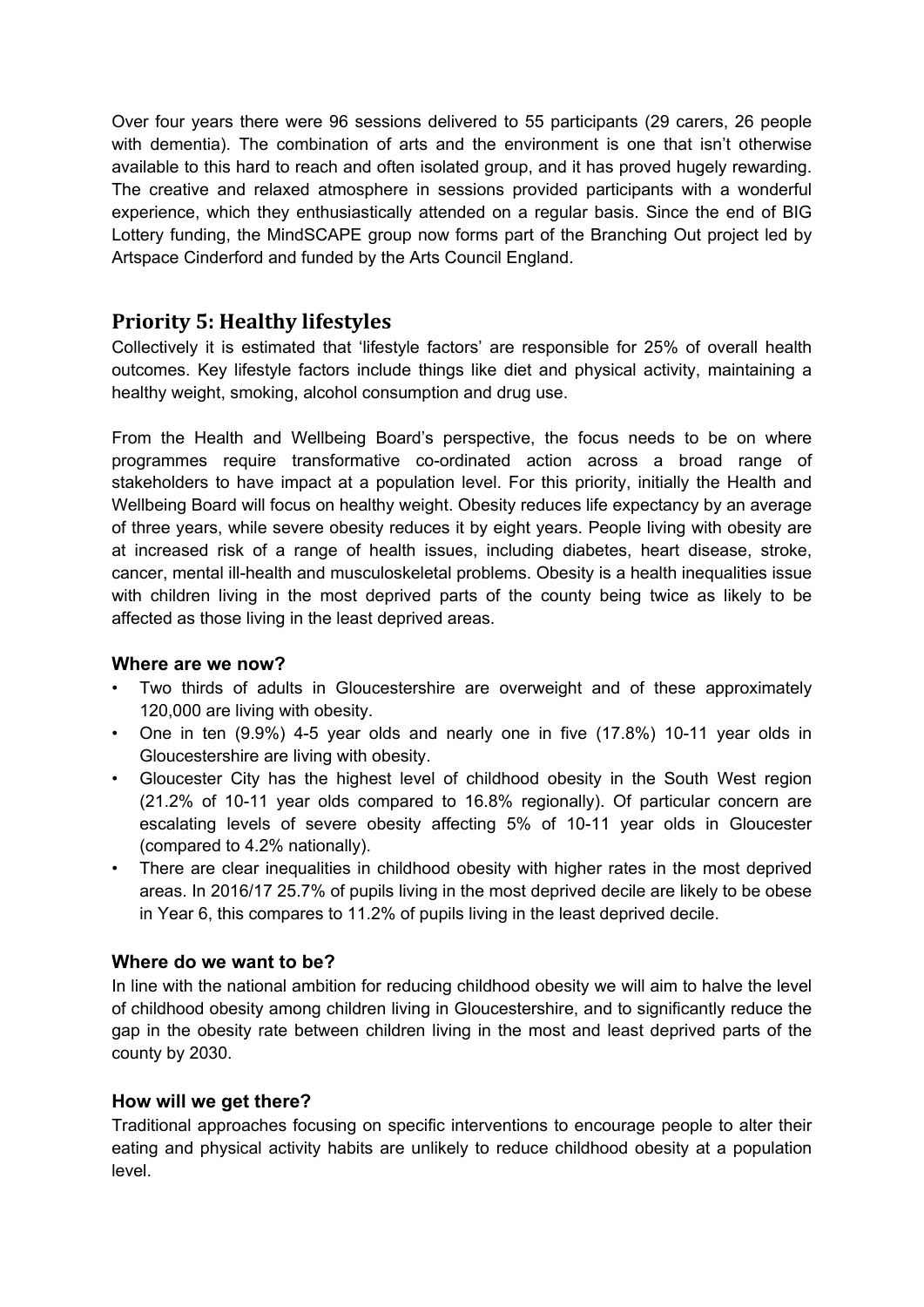Emerging evidence suggests that whole systems approaches, involving a range of joined up actions to address the social, economic and environmental factors affecting eating and physical activity behaviours can be effective.

Evidence on how to operationalise such an approach is still in its infancy. For this reason we will adopt a 'test and learn' approach to shape our local programme. This will include action to:

- Prevent excess weight gain by: creating healthier physical activity and food environments.
- Working with communities, and with Gloucestershire Moves to understand and shift social norms around eating and physical activity.
- Equip those already affected by obesity with skills for sustainable weight loss.

#### **How will this be delivered and monitored?**

The healthy weight programme and governance arrangements are being reviewed to include wider representation, and a balanced scorecard and learning framework are being developed. This will link to key areas of work including Gloucestershire Moves, and the service development work being delivered through the Adult Weight Management Board.

## **Spotlight on: Podsmead Food and Families Project**

Community based insight research was conducted in Podsmead and led by HealthWatch during 2018 to understand the factors affecting residents' eating patterns, and their ideas and aspirations around food. A localised 'food system map' has been developed using this insight. This will help to guide local action.

A follow up Food and Families Community Fun Day will be used to scope the skills and experiences of residents on the estate and support the community to enact the improvement ideas put forward last year. This will also seek to identify where support from other partners is needed, for example, in influencing local policy decisions affecting the food environment. A community network will be established to support delivery and capture evidence of impact and wider learning.

# **Priority 6: Early years and best start in life**

Early years describes the journey from pregnancy to an aged 5 child. This life stage, and particularly the first 1,001 days, is accepted to be the most significant in a child's development in influencing their future health, emotional and social wellbeing than any other time in their life.

#### **Where are we now?**

On average, there are around 6,700 live births per year in our county. Gloucestershire is set to see an increase in the population aged 0-19 between 2017 and 2021 of 5.4% (7,508 children) with a disproportionate increase in children aged 0-4 years.

- Around one in ten (10.9%) women in Gloucestershire are recorded as smokers when their baby is born.
- Over three quarters of women in Gloucestershire (77%) initiate breastfeeding, although this figure has remained fairly static.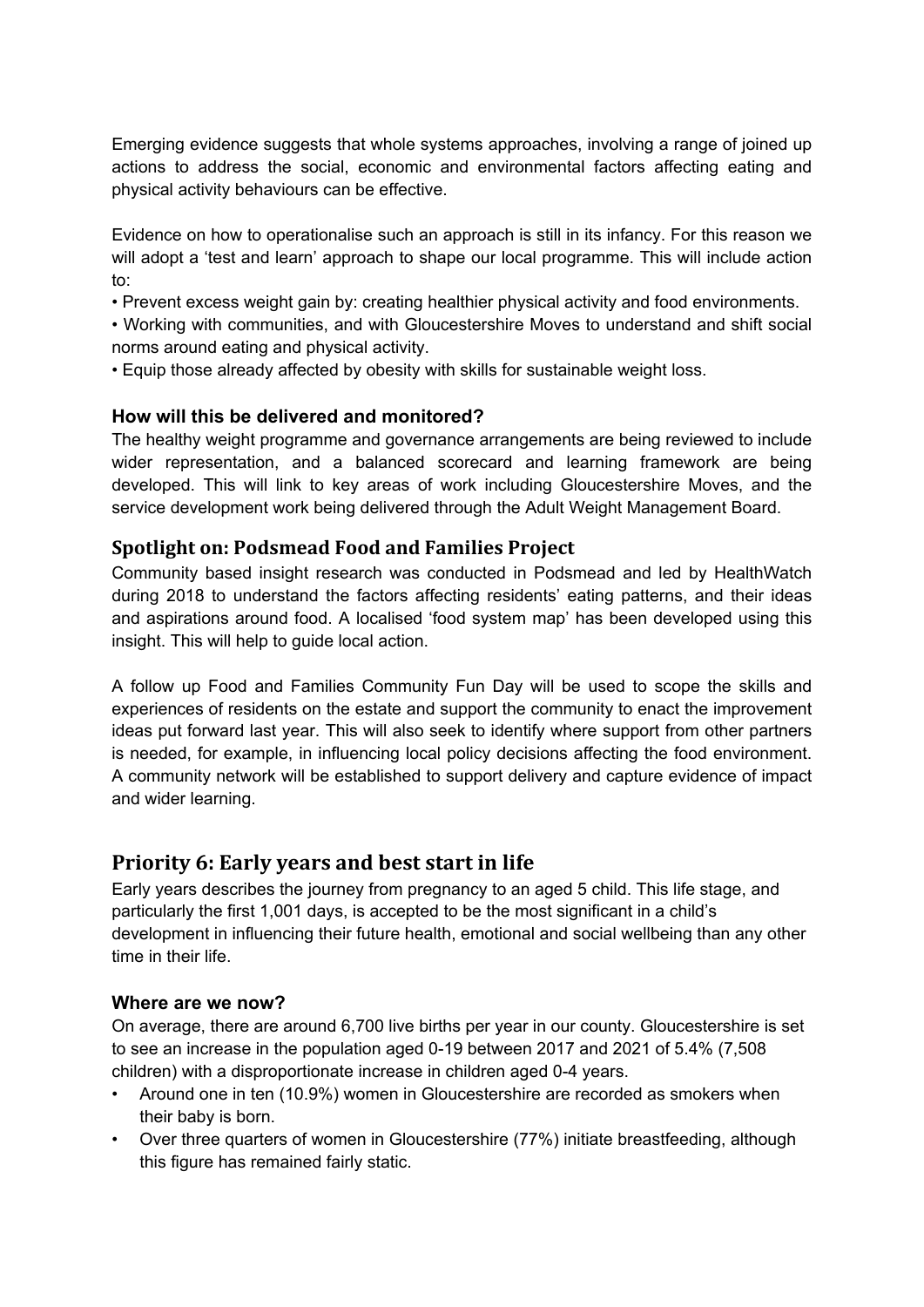- Less than three quarters (69.2%) of children in Gloucestershire have achieved a good level of development by the end of reception. This is worse than the national average.
- There are clear inequalities in school readiness (good level of development) with 48.9% of pupils with free school meal status achieving a good level of development at the end of reception, this was significantly lower than the average for all pupils.

#### **Where do we want to be?**

The ambition is for every resident in Gloucestershire to have the best start in life.

#### **How will we get there?**

The key areas of focus include:

- Attachment and responsive parenting
- Childhood poverty
- Healthy lifestyles including oral health
- Childhood immunisations in 0-5 year olds
- School readiness (with a focus on those in receipt of free school meals)
- Vulnerable children
- Breastfeeding
- Smoking in pregnancy and early years
- ACEs

#### **How will this be delivered and monitored?**

There is currently no single overarching partnership in Gloucestershire for a co-ordinated approach to achieving this ambition. Further work is required to scope this Health and Wellbeing Board priority and to understand where the Board can add the greatest value. This is a partnership agenda that will need to work with an existing and emerging structure of work programmes and governance, which includes:

- Better Births
- Children and Families Partnership Framework
- Children's Improvement Plan
- Safeguarding Children and the new Working Together guidance
- Child Friendly Gloucestershire
- Mental Health Trailblazer Pilot
- ACEs Partnership

The aim is to achieve better continuity, integration, efficiency, reduced duplication and ultimately improved outcomes.

## **Spotlight on: Better births**

Gloucestershire Local Maternity System (LMS) brings together clinicians and provider organisations, commissioners and service users from across the Integrated Care System Network to plan and deliver maternity and early years care. In response to the National Maternity Review, this delivers our Better Births Maternity Transformation Plan. Some of the successes to date include:

• Redesigning the antenatal education offer to ensure that it meets the needs of women, is based on evidence and includes an integrated approach with the Health Visiting Service so women and families receive continuity of care.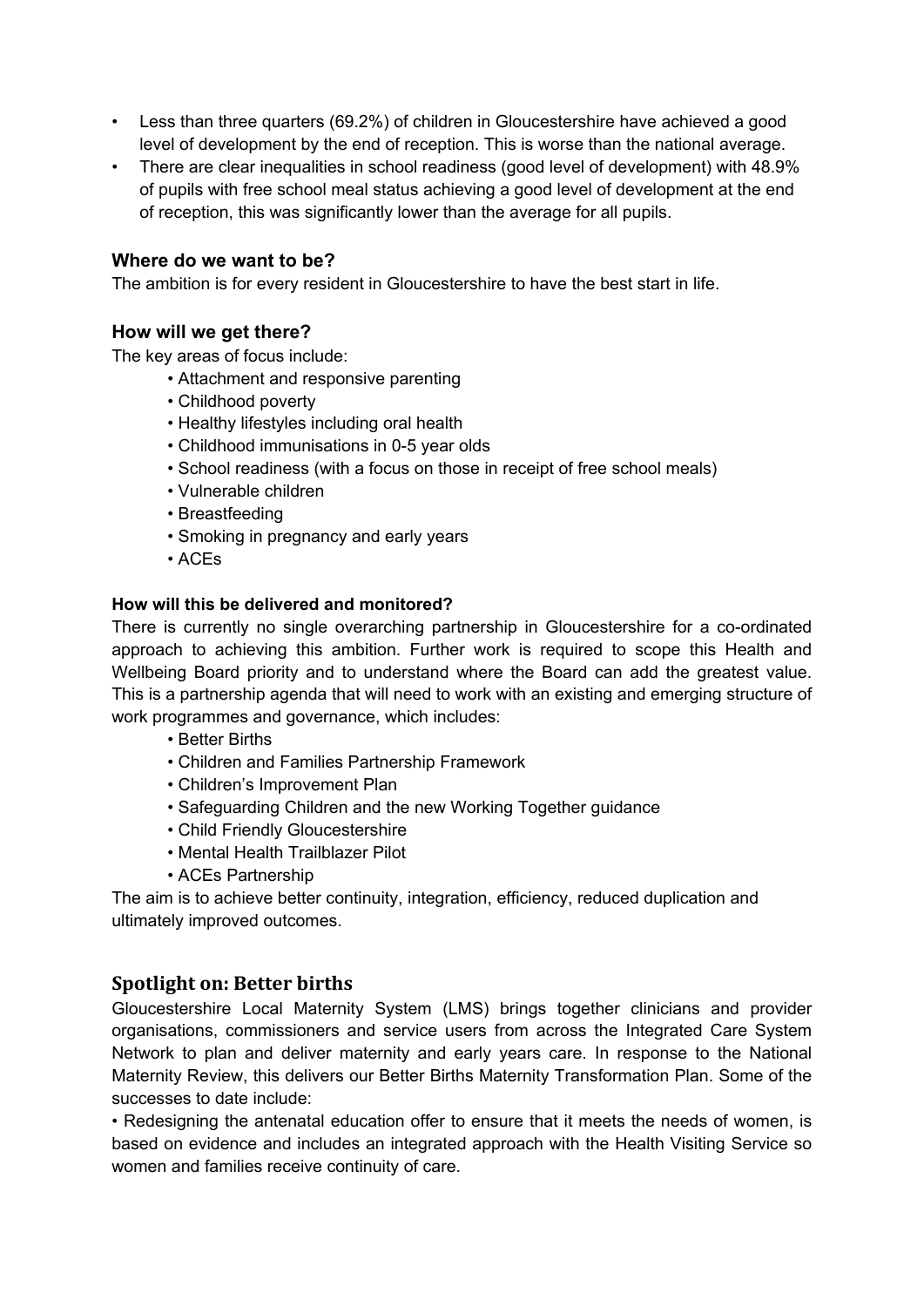• Piloting of a multi-professional integrated postnatal pathway to ensure that women and families receive a more joined up approach to care between health visiting and maternity services.

• Developing services so that more women have access to the same team of midwives throughout their journey through pregnancy, birth and the early years. This model has been shown to improve a number of outcomes.

• Set up a Maternity Voices Partnership to ensure that the voice of women is embedded in continual service improvement.

• Keeping more mums and babies together in the postnatal period, providing alternative safe options of care avoiding admissions of babies to the neonatal unit.

• Developing a system wide Safety Improvement Plan to deliver high quality care to every woman and family.

# **Spotlight on: A district level approach - No Child Left Behind**

Cheltenham partners recently commissioned a needs assessment that highlighted the extent of child poverty in the town. The assessment told us that 4,300 children and young people are growing up in poverty and that those children, when compared to their more affluent peers are then facing significant challenges such as poorer education attainment, higher rates of exclusion, higher risk of being victims of crime, higher risk of being obese, higher risk of being open to social care, higher risk of self-harm.

In response to the needs assessment, Cheltenham Borough Council and its partners committed to a year of action, called No Child Left Behind, that is:

• Highlighting the issue of children growing up in poverty in Cheltenham and the inequality between them and their more affluent peers.

• Starting to address the inequality gap beginning with a 12 month programme of events and activities.

• A call to action for all sectors to work together to make transformational change over the longer-term.

Partners have looked at the main issues associated with child poverty and devised a year of themed action. Each month focuses on a key area with events, activities and campaigns to engage young people, strengthen communities and help people to understand what they can do if they are experiencing difficulties. Examples of the themes include:

• #OurTown – activity included over 100 people attending a local poverty summit.

• #PositiveRelationships – during this campaign month a series of training and awareness raising sessions were provided for 85 professionals and teachers on how to support young people experiencing domestic abuse.

• #StrongFamilies – a screening of the ground-breaking documentary 'Resilience: The biology of stress & the science of hope' to 200 professionals and a plan to relaunch the Inspiring Families project.

# **Priority 7: Housing and health**

The age, condition and affordability of housing have a number of health consequences relating to overcrowding, fuel poverty and excessive cold, respiratory problems, and emotional wellbeing. Poor housing has an impact on the health outcomes for children and older people in particular, including psychological distress and mental disorders, with people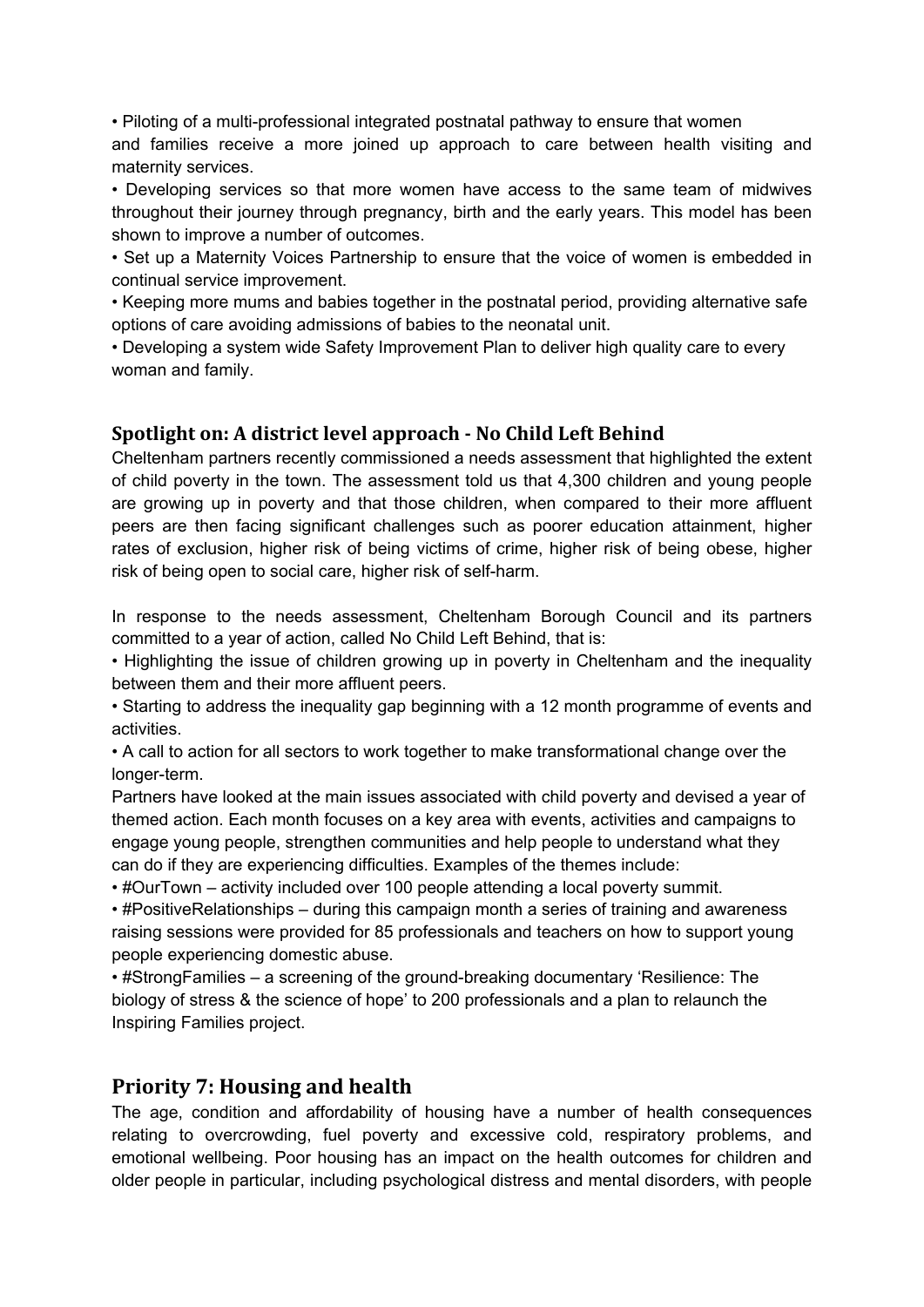in crowded conditions tending to suffer from multiple deprivation. People who do not have access to affordable housing and may be homeless or at risk of homelessness are more likely to experience worse health outcomes than the general population.

#### **Where are we now?**

The ratio of house prices to earnings in 2015 was higher than the national average in every district except Gloucester, indicating that houses are unaffordable for residents on lower incomes. Average rental costs are in line with the regional average but there are wide variations across the county.

The Index of Multiple Deprivation (IMD) in 2015 listed 33 areas in Gloucestershire in the most deprived 10% nationally for 'Barriers to Housing and Services'. The housing aspect of this indicator measures household overcrowding, homelessness, and housing affordability. This accounts for 9.9% of the population in the county.

The IMD also assesses 'Living Environment' deprivation, which includes indoor living environment, housing in poor condition, and houses without central heating. There are 17 areas of Gloucestershire in the 10% most deprived nationally in this domain which accounts for 28,126 people (4.6%).

#### **Where do we want to be?**

We want to ensure health and wellbeing are promoted through improvements in the quality, affordability, availability, and suitability of housing. This is all through a partnership approach. Further work is needed to understand what the one or two main housing objectives under this priority should be and where the Health and Wellbeing Board can add the greatest value.

## **How will we get there?**

Subject to further scoping, the main areas could include:

- Housing design and quality
- Housing conditions
- Homelessness and housing for those in vulnerable circumstances
- Housing with care
- Intergenerational living
- Surrounding physical infrastructure
- Surrounding community infrastructure

## **How will this be delivered and monitored?**

There is no one single board which addresses housing and health at a county wide level. Relevant groups and boards include:

- Strategic Housing Programme Board
- Gloucestershire Strategic Housing Group/Strategic Directors
- Gloucestershire Economic Growth Joint Committee
- Joint Core Strategy Planning Delivery Group
- County Planners Group
- County Homelessness Implementation Group (CHIG)

Housing is also linked to the Vision 2050 Boards: Central Gloucestershire Growth Board,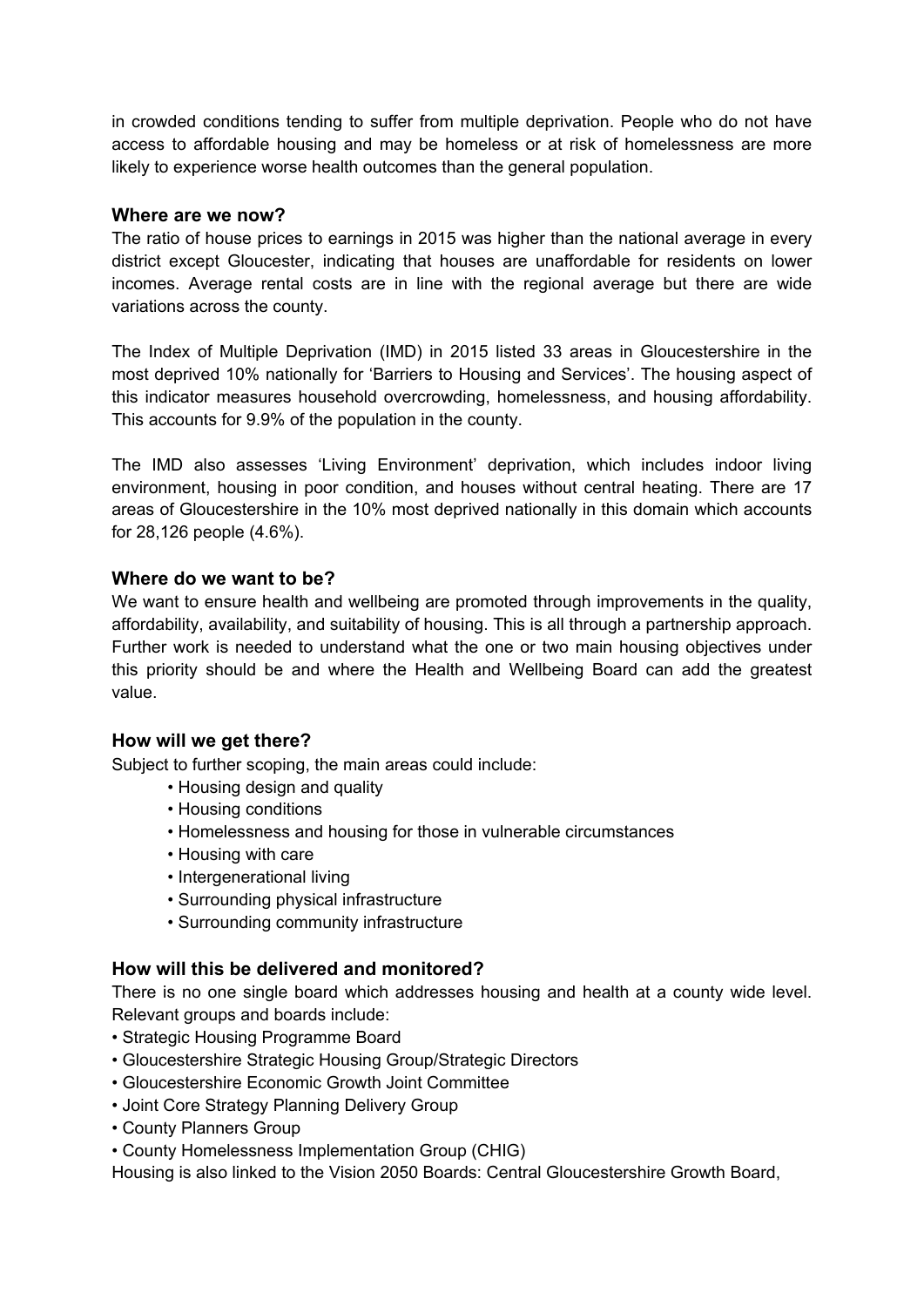Central Gloucestershire City Region Board, Severn Vale Board and Rural Ambition Board. This list is by no means exhaustive and it does not reflect district level boards. Further work is being undertaken to scope out this priority and fully understand where the Health and Wellbeing Board can most add value to improving housing and health.

## **Spotlight on: Healthy homes Initiative**

The joint housing action plan has provided funding for a number of initiatives to improve people's health and wellbeing. One of these projects is the Citizens Advice Bureau healthy homes team. They can take referrals from health teams who have identified people whose home environment is having a negative impact on their health. Self-referral is also possible as is referral from other statutory and voluntary organisations. Comprehensive benefits advice is provided and, where appropriate, people can be referred in to Warm and Well for energy efficiency improvements or heating systems. They will also be signposted to other support services where appropriate.

This case features a woman aged 75 diagnosed with cancer and undergoing chemotherapy. She was referred to the Citizens Advice Bureau healthy homes team by the cancer support team. She was living on her own, she was very concerned about her health and her mental health was suffering as a result. In her baseline assessment she reported 8/10 for feeling anxious and 3/10 for feeling worthwhile. The caseworker supported her around her finances and identified benefits that she was eligible for but not currently receiving. She was also referred to the Warm and Well service and a grant was provided so her boiler could be replaced. This not only saved her money but improved her home environment and reduced her risk of illness linked to her vulnerable condition following her treatment. A follow up assessment recorded 5/10 for anxiety and 6/10 for feeling worthwhile alongside the expected health benefits of having a warmer home.

# **7. Our approach to delivering the strategy**

To deliver the priorities, we have considered some Health and Wellbeing Board principles for ways of working:

## **Principles for ways of working**

• **A systems leader:** The Health and Wellbeing Board will take a position as a systems leader to enable and facilitate change to improve population health and wellbeing.

• **Prevention focused:** Developing a system wide shared understanding and commitment to prevention and early intervention.

• **Collaborative and community centred:** Taking a strengths based, community centred approach. Ensuring a collaborative approach engaging communities in ongoing conversations about the health and wellbeing priorities, assets and how we measure success.

• **Holistic:** Taking a whole person, whole life, whole population and environment approach to prevention based on 'what matters to you' conversations.

• **Equally valuing physical and mental health:** Ensuring equality in how we think about mental health and physical health and how they are valued.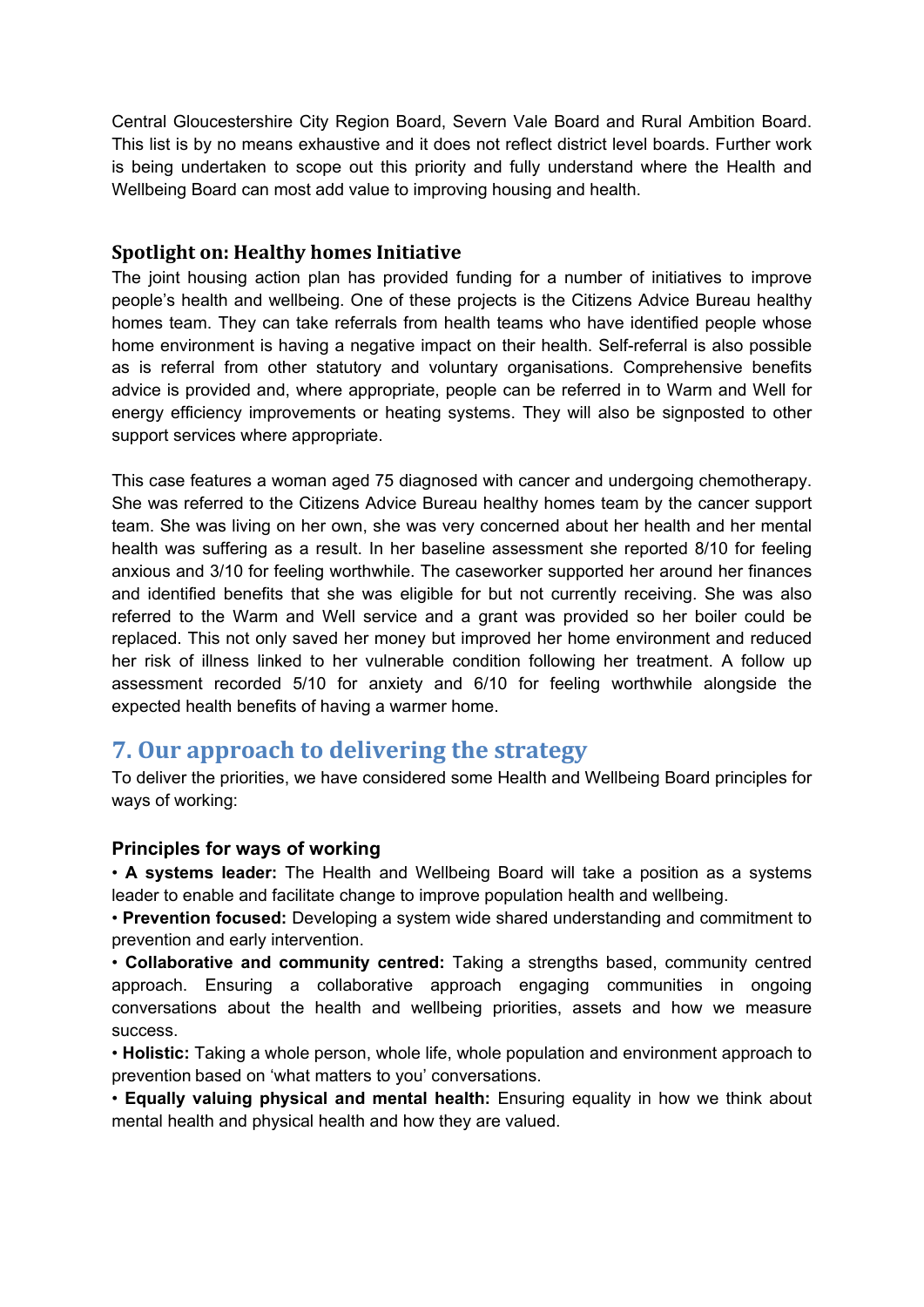• **Tackling health inequalities:** Developing shared understanding and commitment to addressing the unfair differences in health status that exist between people due to social, geographical, biological or other factors.

#### • **Addressing the wider determinants of health and wellbeing:**

Recognising that many poor outcomes in health and wellbeing result from a complex interaction and accumulation of factors and poor life chances over time.

• **Recognising where we add value:** Focusing on actions where by working together we can make the biggest difference to those in the greatest need. Developing a place based approach is a key way of putting into operation the overall vision for health and wellbeing. This strategy gives an overarching set of priorities but recognises the need for a flexible approach to delivery to reflect the differences at local, community levels.

#### **A shared understanding of prevention**

The Health and Wellbeing Board has a key role in ensuring that there is a sustained focus on embedding prevention across the health and social care system, taking a place-based approach (looking at communities and neighbourhoods) that goes beyond just thinking about what public sector services provide.

The Local Government Association Peer Challenge recommended that a clear and consistent definition of 'prevention' should be developed, owned and used by all partners. Prevention means different things to different people. The framework of primary, secondary and tertiary prevention is useful for helping to define what we mean by prevention: IMAGE

At a population level, health and wellbeing improvement opportunities that look to prevent the need for treatment services are more cost effective than treating people once they get ill.

#### **Addressing health inequalities**

Tackling poverty and inequality is a theme running across all of our health and wellbeing priorities. In line with the NHS Long-Term Plan, we are committed to a more concerted and systematic approach to reducing health inequalities. We remain dedicated to improving outcomes for all, but for those in the worst position fastest.

We recognise that inequalities can be identified according to where people live. This is particularly true in some areas where there are high levels of deprivation and need but there are also inequalities between genders, ethnicities, ages and abilities that we need to tackle. We will take an evidence based approach to reducing health inequalities through our work on each of the priorities.

# **Our approach to addressing health inequalities**

**System wide action:** Addressing health inequalities is not about single initiatives. It needs to be central to everything we do and therefore is the 'golden thread' through the delivery of this strategy. It requires a whole systems approach, recognising the complexity of the issue.

**Intelligence driven and evidence based:** We will continue to use the available data and intelligence sources such as IAF indicator 106a and Outcome Framework Indicators, to understand our baseline and set trajectories. However, we need to better understand what is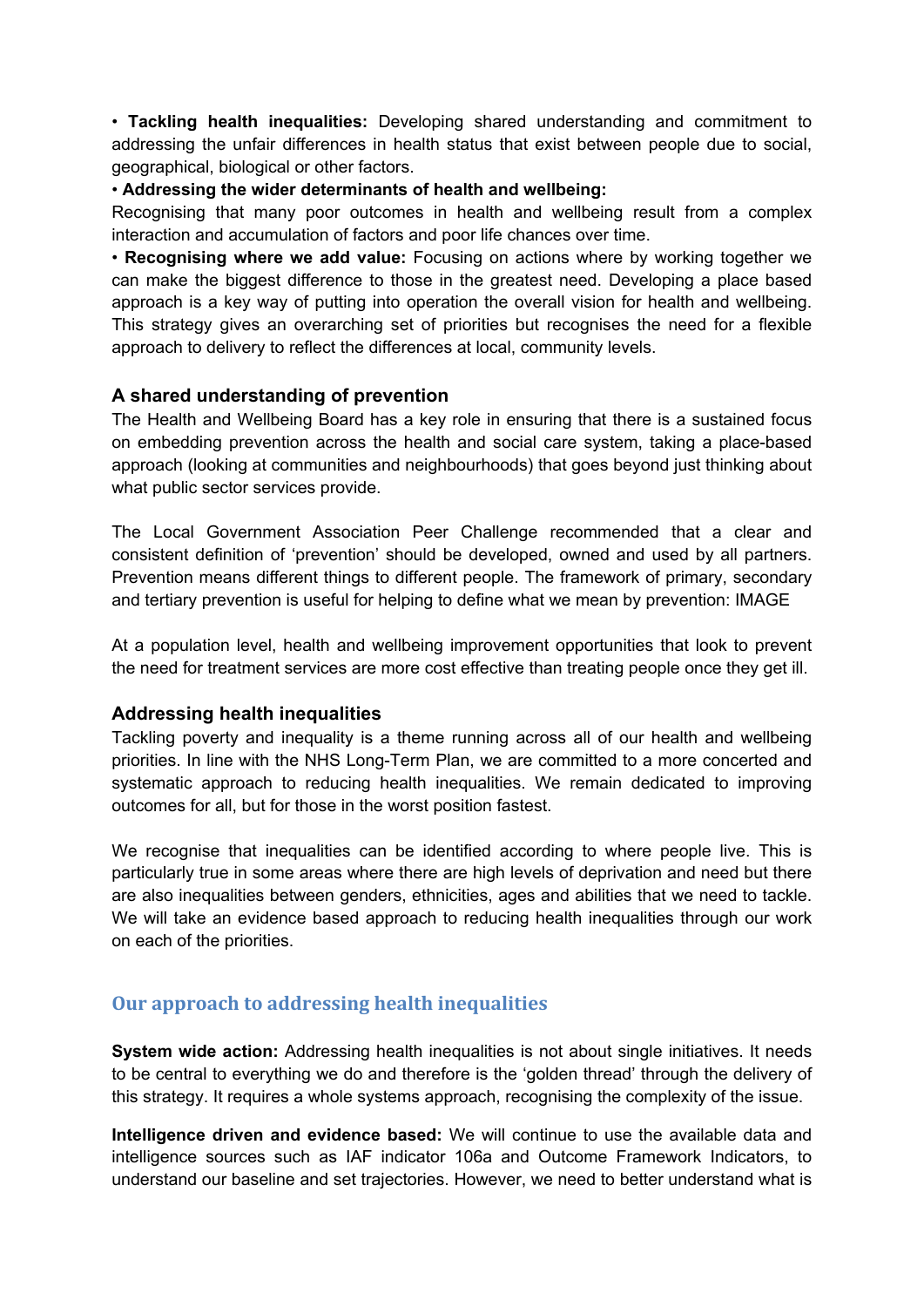driving health inequalities. Using Population Health Management, we will continue to develop our local understanding.

We will use the 'Menu of Evidence Based Interventions for Addressing Health Inequalities' to inform our approach.

**Community centered / Strengths based:** Fundamental to addressing health inequalities, is the strengths based approach. Gloucestershire already has some excellent examples of working in this way but will continue to develop this through the development of The Gloucestershire Way.

**Place based:** Place based working provides an excellent foundation for addressing health inequalities in our local areas. The recently published PHE/LGA/ADPH guidance on 'Place Based Approaches for Reducing Health Inequalities' will be used to inform the local approach and plans. The Population Intervention Triangle provides a framework for action and will be used as a tool locally.

**Proportionate universalism:** The concept of applying proportion universalism is a key principle ensuring that universal services are offered with added intensive support for vulnerable groups. This is effective at reaching all of those that need them by ensuring that there are fewer or no barriers.

#### **Working with adults with complex lives**

We recognise that some adults in vulnerable circumstances frequently come into contact with many different services including health and social care, community and accommodation based support, mental health services, specialist substance misuse services, domestic abuse services and the criminal justice system. They are more likely to experience a range of health inequalities. We also recognise that the commissioning and provider arrangements for these services can be complex. Often more joined-up, assertive and creative solutions underpinned by a strengths based approach are needed.

# **8. Delivering the priorities**

Whilst all of the priorities need a whole systems approach, it remains important to have an identified lead for each priority. There will be an identified partnership and a named Health and Wellbeing Board member responsible for the strategic oversight of each priority (see table 1).

| Priority                 | Partnership Board                  | Health and Wellbeing Board   |  |  |
|--------------------------|------------------------------------|------------------------------|--|--|
|                          |                                    | member lead                  |  |  |
| Physical activity        | We Can Move                        | Dr Andy Seymour              |  |  |
| ACEs and resilience      | <b>ACEs Panel</b>                  | Awaiting confirmation        |  |  |
| <b>Mental Wellbeing</b>  | <b>GHC NHS FT</b>                  | Angela Potter                |  |  |
| Social isolation         | <b>Enabling Active Communities</b> | Mary Hutton / Chris Brierley |  |  |
| Early years / Best start | Awaiting confirmation              | <b>Andy Dempsey</b>          |  |  |

Table 1: Strategic leadership for each priority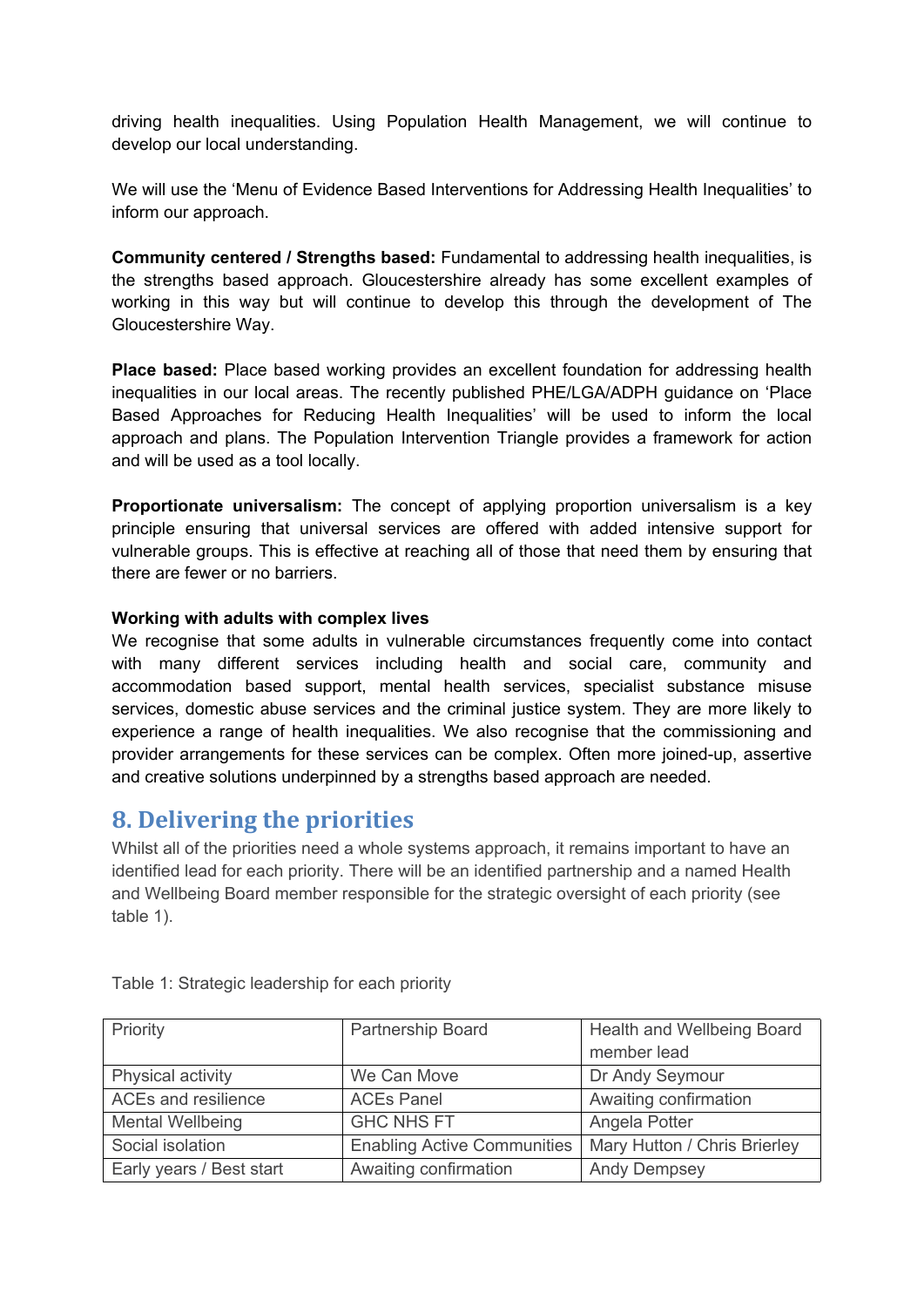| Housing                   | <b>Strategic Directors</b> | Anne Brinkhoff     |
|---------------------------|----------------------------|--------------------|
| <b>Healthy lifestyles</b> | Healthy weight programme   | <b>Sarah Scott</b> |
|                           | board                      |                    |

# **9. Measuring success**

The overarching framework for measuring success for the Joint Health and Wellbeing Strategy is from the national outcomes framework. A number of high level indicators from the Public Health Outcomes Framework (PHOF) will be viewed to assess health and wellbeing:

- Healthy life expectancy at birth (male)
- Healthy life expectancy at birth (female)
- Under 75 mortality rate from all causes
- Inequality in life expectancy at birth (male)
- Inequality in life expectancy at birth (female)

Table 2 shows the core indicators used relating to the specific priorities and the current position. Further indicators will be identified. Each priority will have a statement of strategic intent providing greater detail on the objectives and performance management. The Health and Wellbeing Board regularly monitors and reviews this strategy.

| Priority                                            | Key indicator                                                                                            | Gloucestershire<br>baseline | 95% CI           | South<br>West | England | Date of<br>baseline | <b>Source</b>                   |
|-----------------------------------------------------|----------------------------------------------------------------------------------------------------------|-----------------------------|------------------|---------------|---------|---------------------|---------------------------------|
| Physical<br>activity                                | Percentage of<br>physically<br>inactive adults                                                           | 17.3                        | $16.0 -$<br>18.7 | 17.5          | 21.4    | 2018/19             | <b>PHOF</b><br>C17 <sub>b</sub> |
| <b>Mental</b><br>wellbeing                          | Self reported<br>wellbeing $-$<br>people with high<br>anxiety score                                      | 17.8                        | $15.0 -$<br>20.7 | 19.6          | 19.7    | 2018/19             | <b>PHOF</b><br><b>C28d</b>      |
|                                                     | Self reported<br>wellbeing $-$<br>people with low<br>happiness score                                     | 6.7                         | $4.9 -$<br>8.4   | 7.3           | 7.8     | 2018/19             | <b>PHOF</b><br><b>C28c</b>      |
| <b>Social</b><br>isolation /<br><b>loneliness</b>   | Percentage of<br>adult social care<br>users who have<br>as much social<br>contact as they<br>would like  | 49.9                        | $46.4 -$<br>53.4 | 46.6          | 45.9    | 2018/19             | <b>PHOF</b><br><b>B18a</b>      |
|                                                     | Percentage of<br>adult carers who<br>have as much<br>social contact as<br>they would like<br>$(age 18+)$ | 30.8                        | $27.8 -$<br>33.8 | 28.1          | 32.5    | 2018/19             | <b>PHOF</b><br><b>B18b</b>      |
| <b>Health</b><br>lifestyles<br>$-$ health<br>weight | Reception:<br>Prevalence of<br>overweight<br>(including<br>obesity)                                      | 22.0                        | $21.0 -$<br>23.1 | 22.0          | 22.6    | 2018/9              | <b>PHOF</b><br>CO9a             |

#### Table 2: Key indicator set